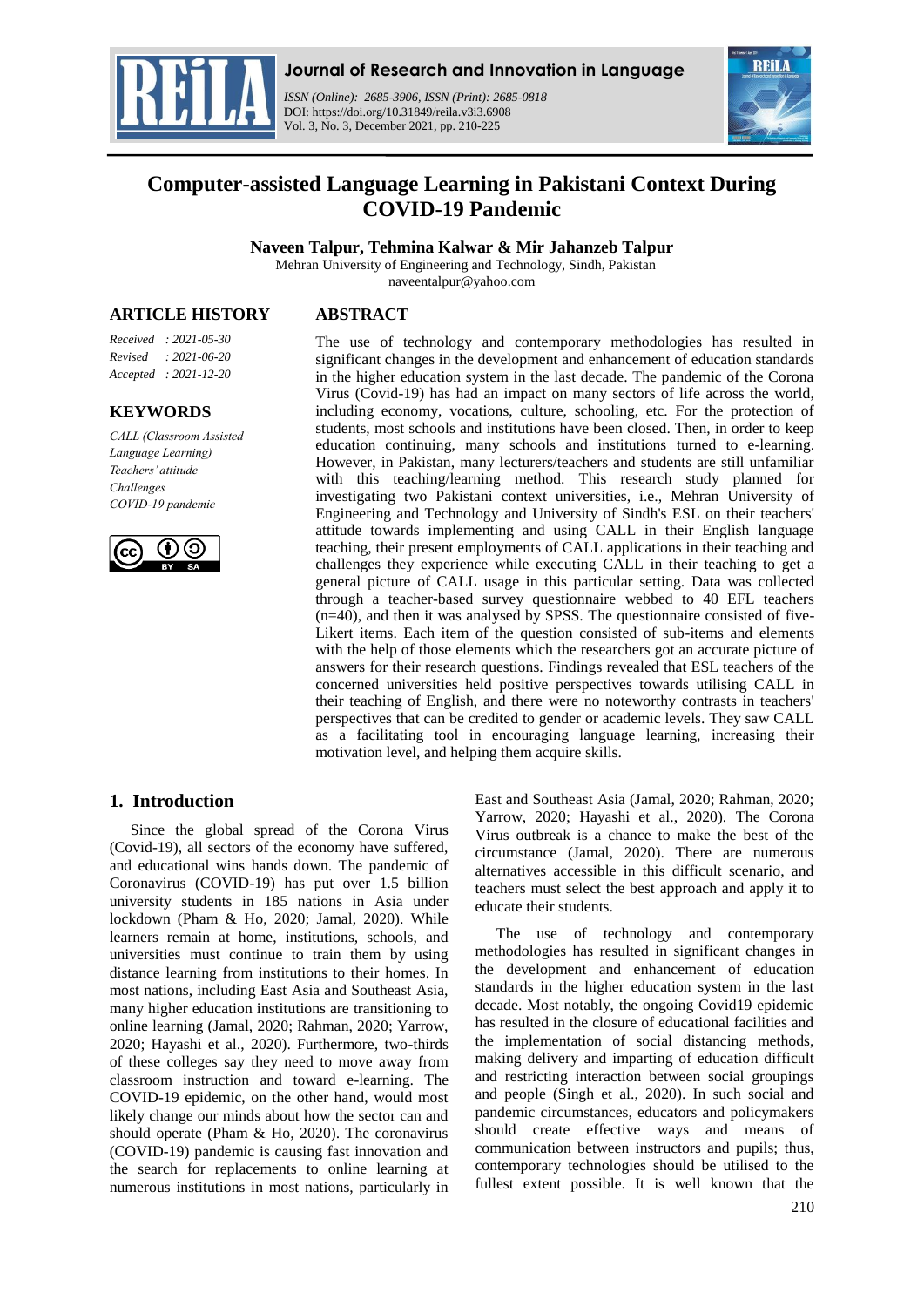integration of technology in educational institutions and the workplace has resulted in an active learning process that incorporates face-to-face and other teaching-learning methods such as online technology (Asmari & Khan, 2014).

Technology has pervaded all aspects of our lives and made progressions in education for the most part (Kaid Mohammed Ali & Rashad Ali Bin-Hady, 2019) and in the field of language learning especially. In the field of language education, technology plays a very crucial role in developing students' motivation, autonomy, and finally, proficiency (Warschauer, 1996; Albirini, 2006; Alsied & Pathan, 2013; Golonka et al., 2014; Kılıçkaya, 2015; Grzeszczyk, 2016; Lai, Yeung & Hu, 2016). It not only provides help and support in classroom processes, but language learners can also take benefits from it outside the classroom as well (Ahmed, 2019). Learning has altered as a result of the internet and other modern technology thousands of instructors worldwide regard computerassisted learning as a utopia that will provide only promising benefits. Implementing computer-assisted language learning (CALL) in EFL classrooms may be difficult.

Several researchers, Alkahtani (2011), Chow and Ge (2011), Hussain, 2014, have carried out studies to look at CALL's effects, issues, and effectiveness in EFL classrooms. According to Afrin (2014), computers are becoming an increasingly important element of every school. The Internet and CALL are not the only new methods of education that have changed the way things are done in the past.

CALL stands for Computer Assisted Language Learning, and it is a branch of study that focuses on the use of computers in language learning by definition. There are other phrases that sound similar to CALL. Several of them will have been superseded by newer, more current words or no longer regular usage (Beatty, 2013). Therefore, it is vital to include these since some of this terminology may appear in research papers, and the word CALL is not usually used to refer to innovation language development. In North America, as an instance, the name CALL (Computer-Assisted Language Instruction) was widely used. Computer-Assisted Learning (CALL) is a word that refers to any type of computer-assisted learning.

The assimilation at the departmental level is indeed the main engine. Department policies should be written in such a way that they enhance efficiency. The integration of instructors is the correct process. Teachers should get the training and skills to utilise CALL in EFL classes. CALL adoption in ESL classrooms should improve learners' learning results and make it easier to fulfil the requirements of both students and teachers. Nonetheless, there is an issue with instructors' attitudes. 'Teachers and administrators have long been urged to incorporate computers and the Internet into their lessons, but relatively few have reacted effectively,' says Naeini & Duvall (2012).

Regardless of instructors' dispositions, several other obstacles stand in the way of CALL's successful adoption in EFL classes. Financial constraints, a lack of hardware and software, and theoretical and technical expertise are all examples of these hurdles (Lee n.d.). The significance of combining computerbased learning languages with face-to-face learning is stressed by Jager et al. (2014).

The use of computer-assisted language learning (CALL) has risen rapidly with age, and various research on the function of computers in learning English as a second or foreign language in the twentieth and twenty-first centuries have been undertaken. Recent studies (Ali, & Yacob, 2010; Ercetin, 2010; Kilickaya & Krajka, 2010, AbuSeileek, 2011, AbuSeileek, 2012) have demonstrated increased enthusiasm in employing computer systems for foreign language teaching and study due to the introduction of the World Wide Web and multimedia. Around the world, computer technology has played a significant part in the teaching and learning process.

Classroom assisted language learning (CALL) has become a fundamental norm in language learning where computers (and other such programs and applications) act as assistants of humans during classroom practices. Especially in large classrooms, technology can reduce the number of challenges that teachers face due to a greater number of students than they expect to have for efficient teaching "A large class can be any number of students, if the teacher feels there are too many students for them all to make progress" (Baker & Westrup, 2000). There is a wealth of projects, websites, CDs, recordings, talks and e-books that have been intended for learning English as a second and foreign language in our advanced age. Web innovation has likewise given EFL students and educators free access to a large number of these proficient projects that help them a great deal in building up their language and empowering increasingly viable language learning and teaching.

Teachers' attitudes towards implementing CALL in ESL large classrooms is one of the principal factors impacting the implementation of technology in classroom teaching (Daud, 2006) and "a significant indicator of the utilisation of new innovations in the educational settings" (Albirini, 2006) as such attitudes tell whether the teachers' accepts using CALL in their teaching or not. In Pakistan, improvement in EFL instruction necessitates administrators providing EFL instructors with the most up-to-date computer equipment (Farooq & Soomro, 2018). Multimedia and PCs with extra online apps may be useful for English instructors in this regard. Teachers who are proficient in the use of technology equipment may be a strong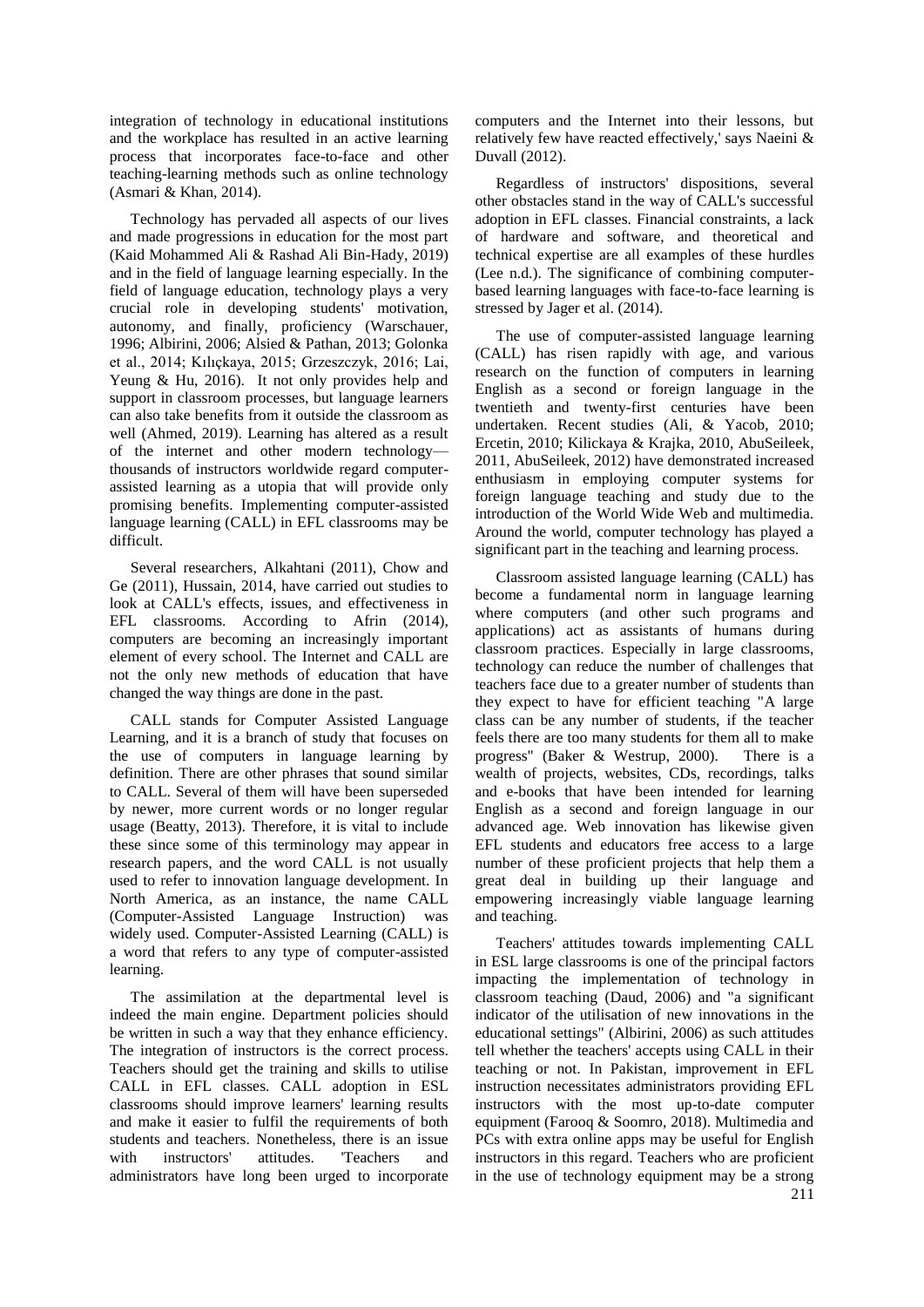source of change in the educational system by promoting and using these powerful technologies in English language instruction in Pakistan. In today's globalised world, governments and officials are sometimes obliged to embrace and borrow technical breakthroughs from other nations (Rogers, 2015). In Pakistan, the government and policymakers occasionally desire to improve this condition, but political instability prevents the system's advantages from being realised (Farooq & Soomro, 2018).

English instructors in Pakistan are divided into two groups: (1) those who have no interest in utilising computers in language teaching and prefer to stick to traditional techniques, and (2) those who wish to utilise computers to innovate EFL teaching. From primary through secondary school, all instructors receive regular computer training so that they may upload testing or assessment reports to the management online. Therefore, the importance of using computers for educational purposes is completely overlooked. At the secondary level, EFL instructors are not given the same opportunity to participate in district-sponsored computer training. However, because of the pandemic epidemic in the Wuhan chain, which has expanded around the world as well as in Pakistan, officials and instructors in Pakistan must use computer-assisted language learning classrooms instead of physical classrooms. This study aims at exploring teachers' attitudes towards implementing CALL in language teaching in the context of Pakistan. In this setting, there is a requirement for such an investigation as usage of technology in classroom settings is still at its support at universities of this province, and it is still dependent upon teachers' interest and experience.

Many research studies such as Haider, 2013, Dzakiria 2019, Dzakiria 2020, have recommended the importance of CALL usage in language teaching and learning as a facilitative device, but no such detailed study has been done in the context of the Sindh province of Pakistan. Similarly, this study focuses on the usage of CALL in large ESL classes that also makes it a unique and interesting approach. This study focuses on investigating the teachers' attitude towards implementing computer-assisted language learning in a large classroom and the use of CALL in large classes at the Pakistani university level in Pakistan. In Pakistan, Sindh, university teachers use CALL in their classes. The hypothesis for this study was that in the universities of Sindh province, teachers' attitudes towards the application of CALL in large ESL classrooms are high and positive. There exists a gap between teachers' attitudes towards usage of CALL and their actual practice and usage of such applications, and the reasons behind this gap could be explained with the help of various factors. There is a correlation between teachers 'computer competence and their uses of computer technology in their teaching in large classes.

Many Asian instructors find it difficult to use technology (Ta, 2020), and there are issues with teachers' and students' perceptions of e-learning (Yarrow, 2020). Many professors and teachers are still wary of technology and e-learning. The majority of today's educational activities are still based on conventional approaches. In India, educational institutions are now focused exclusively on traditional learning techniques, according to Dhawan (2020). They use the traditional classroom setup with face-toface talks. In Malaysia, Rahman (2020) stated that some instructors were hesitant to use the learning management system at all.

Computer technology is extremely important for EFL learning, yet most teachers are unable to use computers for language instruction. Teachers have problems learning to use new technologies in language instruction in today's modern technological environment. Teachers are being educated on adopting innovative approaches in the teaching of English by the government and non-governmental organisations (NGOs). This is a particularly pressing issue at Pakistani institutions.

Echoing the above explanation, this current research is somehow noteworthy since it focuses specifically on teachers and provides insights into teachers' attitudes, implementation, and usage of CALL. Conducting this research allowed me to have a personal understanding of how instructors feel about bringing technology into the classroom. According to Djamarah (2011), lecturing is a style of instruction in which knowledge or a description of subject material. and even the dilemma, is conveyed verbally. This technique is presented to the students through a straightforward narrative or clarification. Due to COVID-19 implementation, and use of technology in the classroom is favourable. So, the goal of this study was to add knowledge sordid of teacher's attitude, implementation and usage of Computer Assisted language learning.

Moreover, this study intends to explore the attitudes, implementation and use of university teachers of Sindh province of Pakistan towards integration of CALL for ESL teaching and the challenges that they face. However, it is limited to two major universities of the province; Mehran University of Engineering and Technology and the University of Sindh. The study aims to record the opinions of ESL teachers working at the concerned universities. However, there are several limitations, such as instructors' lack of expertise, outdated software, and teachers' need for sufficient training before utilising CALL.

# **2. Literature Review**

CALL stands for "the quest for the research of computer applications in language teaching and learning" (Davies et al., 2012). According to Tafazoli,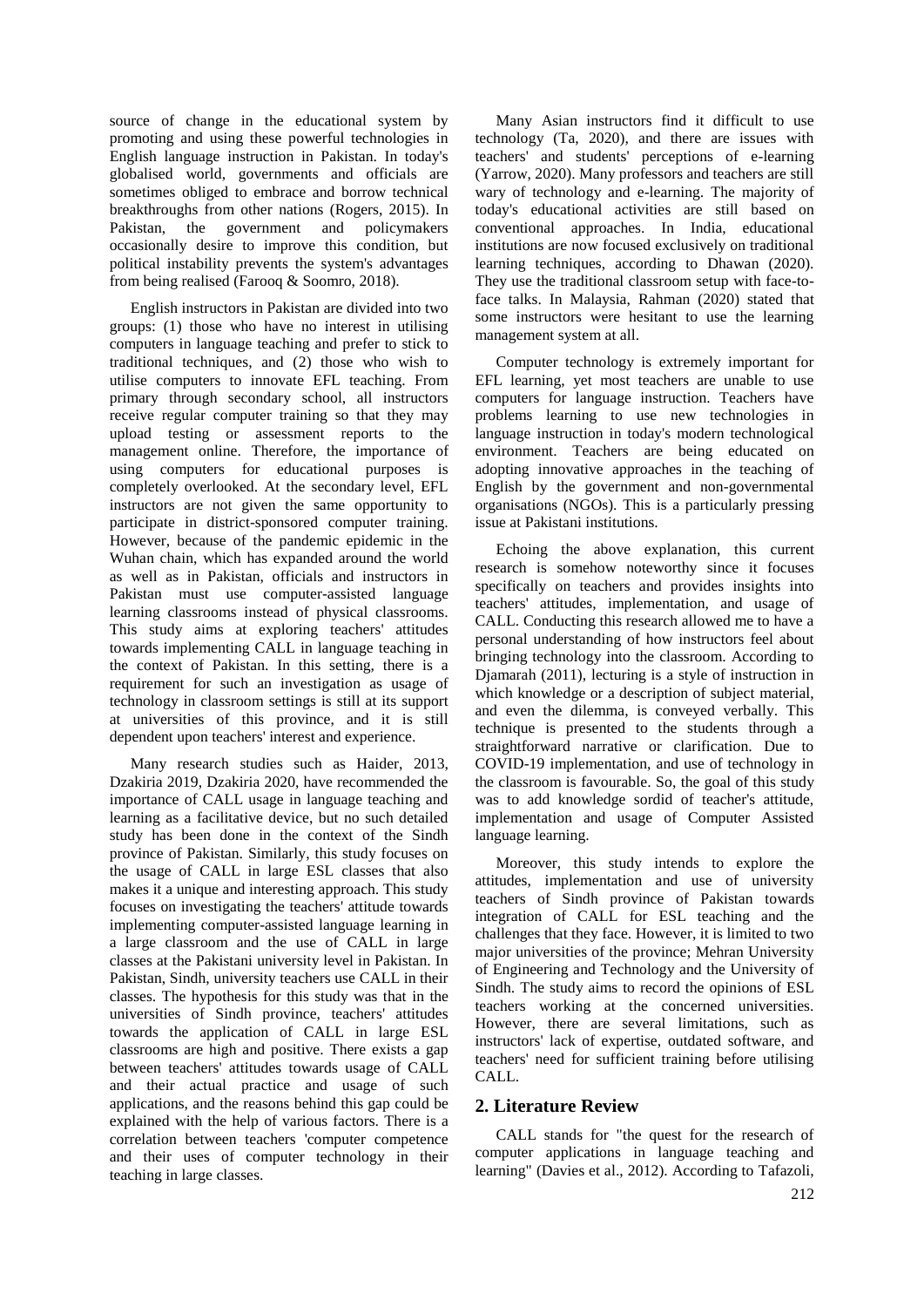D., & Golshan, N. (2014), fast advances in computer technology prompted linguists and literary researchers to employ computers in the late 1960s and early 1970s, laying the groundwork for the use of computers in language teaching and learning. CALL (Computer Assisted Language Instruction) became popular in the 1980s, replacing CALI (Computer Assisted Language Instruction), a teacher-centred rather than a student-centred method. CALL expanded its reach by incorporating a communicative approach into various new technologies. It now involves substantial use of multimedia and Internet resources, as well as highly interactive and communicative assistance for listening, speaking, reading, and writing abilities (Davies et al., 2012).

CALL has been classified into three primary techniques, according to Warshauer and Healey (1998). These techniques were used in different ways and from different viewpoints. The first method was behaviourist CALL, mostly utilised for grammar lessons and translation testing. Bulut (2010) stated that behavioristic CALL usage, which began in the 1960s and 1970s, was focused primarily on students' behaviour and academics via repetition. The communicative use of CALL, the second strategy, pushed students to consider the proper use of form, which distinguished it from the behaviourist approach. Integrative CALL, the third strategy, focuses more on employing technology to encourage and facilitate actual language use.

Even if the instructor is not there, computers may undertake part of the teacher's work and give valuable help to the student (Pennington, G. (1994). According to Yasmin & Islam (2018, p.19), an English language instructor must have a thorough understanding of all aspects of English literature and language, such as grammar, syntax, and pronunciation, as well as ICT abilities. English Language instructors could use commercially available CALL software, according to Levy (1997), but it was preferable to pick the material and customise it to the learners' requirements. The instructor must therefore become an author or a teacher-programmer in this situation. Using authoring tools like Author ware (Macromedia) and Tool book, ELT teachers may tailor chosen content and exercises to the needs of their pupils (Asymetrix Corporation). In this light, internet connectivity was deemed necessary to assist and enhance CALL teaching and learning by providing e-mail and file transfer services.

Until recently, Computer-assisted language learning (CALL) has become a subject of pertinence generally to those with a unique enthusiasm for that area (Levy, M. (1997). Recently, however, computers have become so common and widespread in schools and homes, and their uses have extended so drastically that most language instructors should now consider the implications of computers for language learning. The most ideal approach to meet the above-mentioned

needs is to utilise Computer-helped Language Learning in light of the fact that there are a ton of advantages of it. Following are the major advantages of CALL:

- a) Easy access to authentic, up to date, and unlimited number of materials and resources
- b) Students' motivation increases as they get bored of traditional teaching and books
- c) Greater interaction through web-based platforms
- d) Global understanding becomes easier
- e) It promotes individualisation and autonomous learning in large classes where the teacher cannot provide individual attention to every single learner
- f) Repeated exposure to materials, practice, and drilling becomes easier
- g) Access to non-judgmental feedback
- h) Access to materials on an individualised basis
- i) More flexibility in classroom methodology
- j) A new role to teaching materials

However, barriers also come along with CALL applications that can act as hindrances in the path of teachers and learners. If the challenges are detected along with the reasons, they can be eliminated through efforts (Agarwal). The following could be the most common challenges:

- a) Availability of computer hardware and software at the institutions
- b) Lack of technical and theoretical knowledge of teaching staff and students
- c) Acceptance of the technology
- d) Financial barriers
- e) Lack of knowledge of its benefits
- f) Lack of interests
- g) Lack of time and awareness

Cakir (2006) has underscored the significance of utilising innovation and technology in language teaching regarding the incredible impact that various media materials have on language teaching. He alluded to the critical job of recordings and visual materials on creating open aptitudes as such procedures help understudies contextualise what they have learned. He suggested numerous exercises for video implications in large classes. He stressed that such video methods create students' abilities and skills to speak and listen, giving more chances for the practice of target language through repetition of drills and replay. He included that with videos, large classrooms become more intrigued and charming. In Pakistan, large classes are not in the classroom areawise, but it is about the insufficient number of students.

Many studies have stressed the relevance of teachers' attitudes in integrating technology for educational purposes, particularly in English language education, since such views indicate whether or not they are willing to adopt such technology in their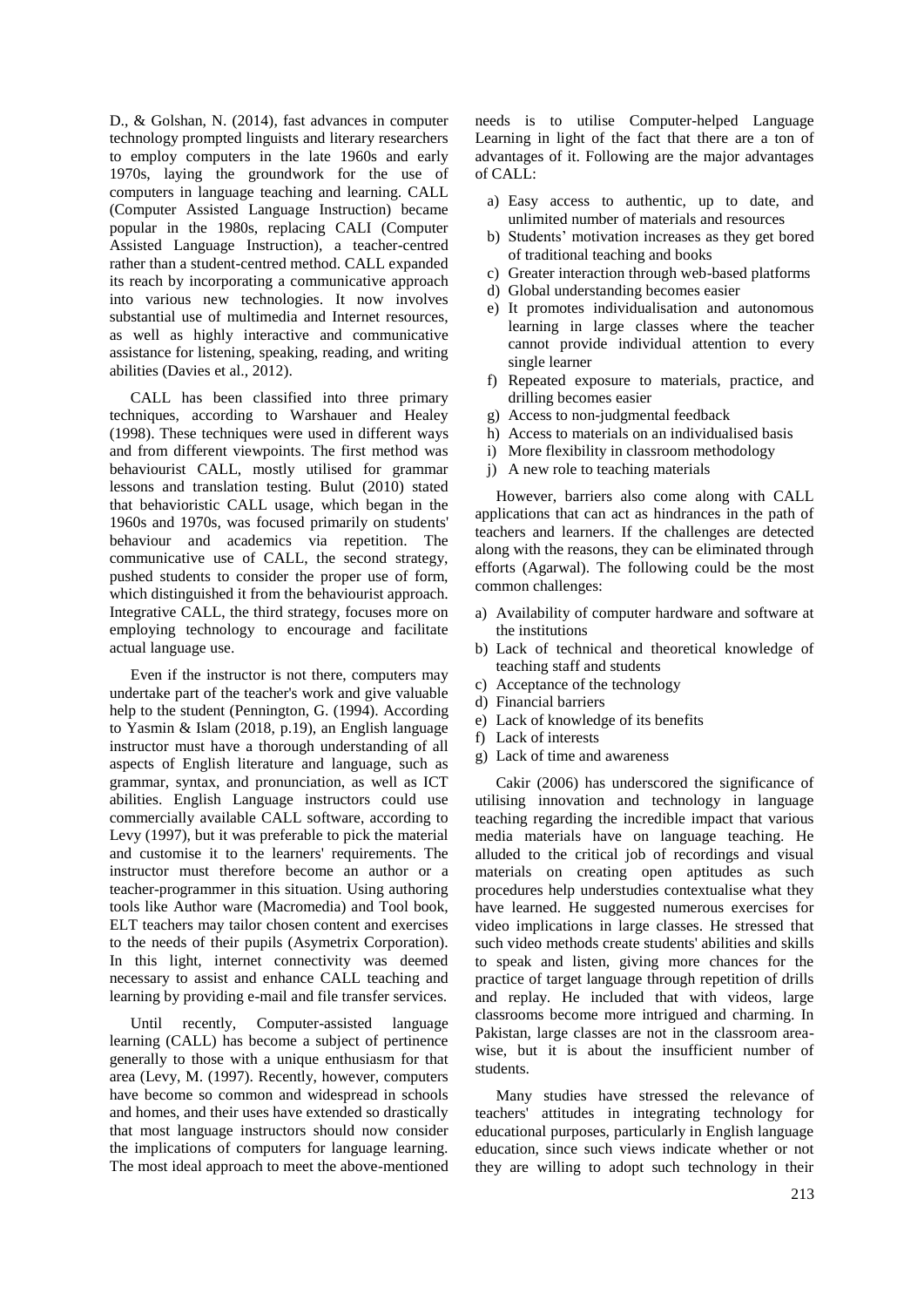teaching. (Gilakjani & Leong, 2012; Kim, Y-M., 2002; Qasem & Viswanathappa, 2016). However, none of these research studies focused on universitylevel teachers' attitudes, implementation in Sindh, Pakistan.

Hu and McGrath (2011) conducted a study on Chinese tertiary teachers' attitudes regarding CALL usage in language classrooms. The data was conducted through many sources like teacher questionnaire survey, observation of classrooms, and focus groups, as well as semi-structured interviews with teachers and students. The data revealed that teachers had positive attitudes and enthusiasm towards the integration of CALL applications in teaching processes. However, there were many challenges and barriers that existed, such as inadequate support in terms of insufficient ICT facilities and CPD opportunities, the domination of traditional ELT, and limited CALL knowledge and skills. Al-Menei will investigate the impact of CALL on Saudi students' English writing skills. Some useful outcomes were discovered in paragraph writing and grammatical correction and participants were asked to greatly enhance their skills in this area. (Al-Menei, as cited in Al-Mansour and Al-Shorman (2011).

Similarly, Saglam and Sert (2012) have investigated the perceptions of nine ELT teachers with M.A TEFL degrees towards utilising CALL related innovation in language teaching. Their data were gathered through semi-structured interviews, openended surveys and field notes. Findings have demonstrated that teachers held positive perspectives about CALL usage in learning. They likewise accept that their students also held inspirational and positive attitudes towards using CALL for learning the language. In any case, they too recognised the difficulties confronted and accentuated the requirement for CALL preparing for both teachers as well as students. The investigation concluded that teachers utilise technology to teach academic and linguistic skills using an integrated skills approach, encourage students to play a role in the construction of knowledge, expose students to long-lasting learning abilities and systems, provide food for various students who have diverse learning styles, discover and make educating materials, create aptitudes through the introduction to existing on the web sources and make a propelling condition that is helpful for learning.

Moreover, Golonka et al. (2014) have evaluated more than 350 studies to check the viability of technology usage in second language learning, focusing specifically on the kind of technology and its effectiveness. It was revealed from the review that utilising technology has different degrees of effectiveness in language learning. The review also uncovered that a few studies had supported the idea of using automatic speech recognition for learning and

improving pronunciation and chat in increasing language inputs in terms of the amount of language produced by the learners and its complexity.

In Khartoum, Sudan, Saeed (2015) researched the impact of computer technology on the teaching performance of Sudanese English language instructors. He gathered the information using a questionnaire and analysed it with SPSS. The majority of EFL instructors in Khartoum state had good attitudes regarding employing computer technology in their EFL courses, according to his findings. In Pakistan, particularly in Sindh Province, less research on call have been undertaken, therefore this study will assist in bringing new perspectives of teachers' attitude towards Call implementation in quantitative methodology.

Khawaji (2016) has inspected Saudi teachers' perspectives towards implementation of CALL in English in large ESL classes at Saudi universities, current practices and the individual and expert qualities. Data was gathered through a study survey given to English teachers of Jazan University. It was revealed that teachers in any case of their gender and teaching experience accept that reconciliation of CALL is crucial for the quality of education, proficiency level of technology use has expanded since 2000 and coordination of CALL in university classrooms has reached a more refined stage. A greater part of teachers has likewise underlined that CALL is an amazing innovation that will, in general, improve their profitability, proficiency and viability.

Five EFL instructors' perspectives of the effects of CALL lesson study on their professional progress were explored by Nami, Marandi, and Sotoudehnama (2016). The study's findings revealed that instructors who took part in the study valued instructional approaches and peer observation for furthering their expertise.

Guan, Song & Li (2018) successfully investigated and reviewed the possible benefits of using computer multimedia in large ESL classrooms. They revealed that making use of multimedia in large ESL classes make them more charming, enjoyable, and a fun place for learners. It was also shared by them that multimedia-assisted ELT in large classrooms has the potential to encourage learners to participate in learning activities more, optimise their English class environment, bring improvement in their speaking and listening abilities, create their own ideas in the target language, and enhances their enthusiasm for communication.

Kuru Gönen (2019) also conducted a study that aimed to guide managing pre-service teachers in integrating CALL and other such technology in language learning large classes. The study explored the attitudes of both pre-service teachers and their students regarding CALL enhanced lessons. Results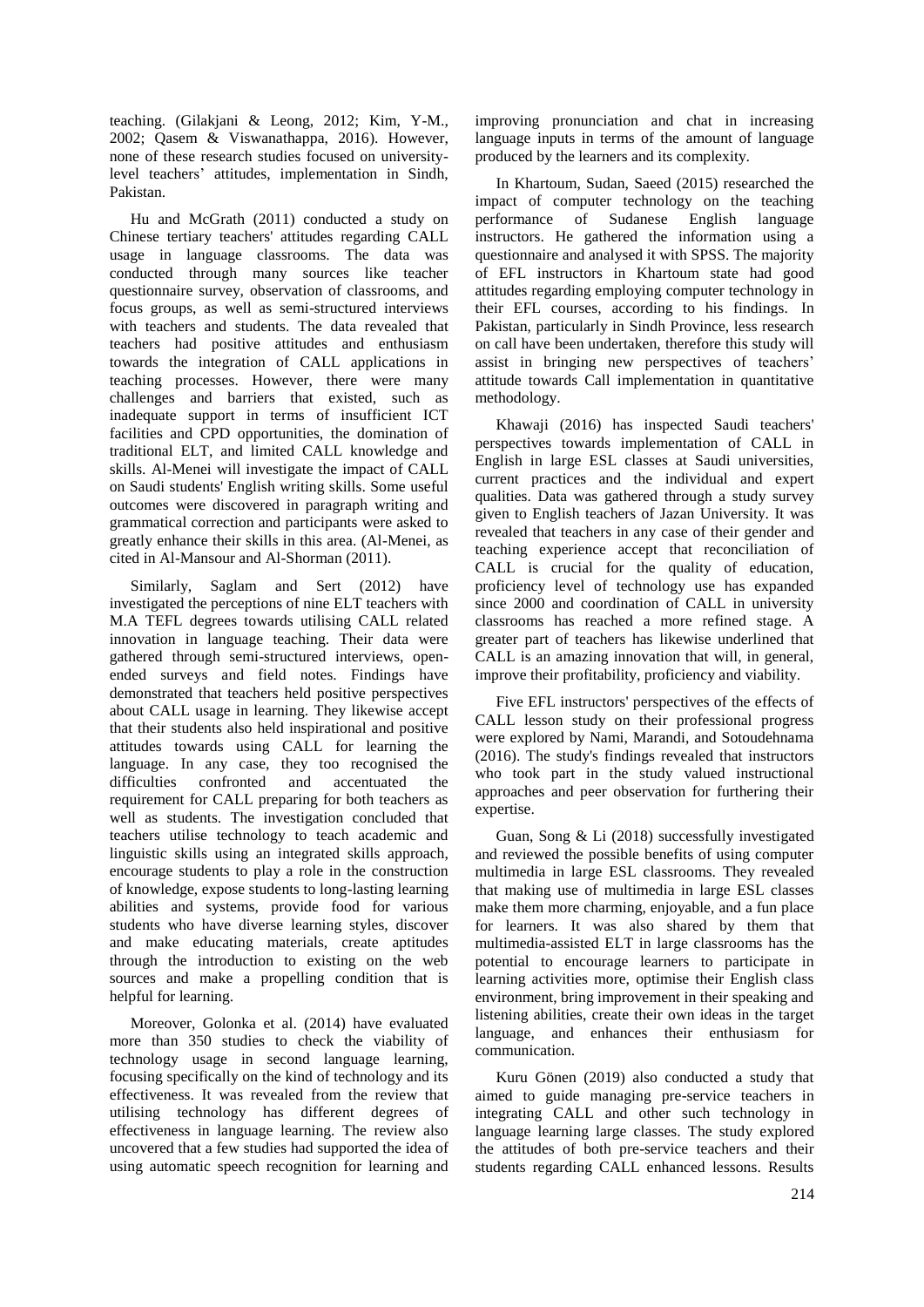uncovered that the concerned teachers and their students had positive attitudes towards incorporating CALL in large ESL classes. It has additionally been indicated that CALL-enhanced classes bring more improvement to students' English language abilities, create a motivating learning atmosphere, encourage dynamic cooperation, and help teachers in fitting their exercises to accommodate their students 'needs and interests. This study is different as in Pakistan, many lecturers/teachers and students are still unfamiliar with this teaching/learning method. This research study planned for investigating Pakistani context universities such as Mehran University of Engineering and Technology and University of Sindh's ESL teachers' attitude towards implementing and using CALL in their English language teaching, their present employments of CALL applications in their teaching and challenges they experience while executing CALL in their teaching to get a general picture of CALL usage in this particular setting

Computer technology is being utilised to integrate the education system with the newest technological advances in the developed nations of Europe, America, and South Asia (Tai, 2012). Researches on CALI have been done in the previous two decades to enhance students' oral and written abilities. Chow and Ge (2011) in Taiwan, and Charmonman (2014) in Thailand, also Machnaik (2012) in Singapore, for example, have looked into gender-based attitudes and the influence of age and experience on utilising computers in EFL classes. Researchers in Pakistan investigated the efficacy of utilising computers in EFL classes and discovered gender-based attitudes about computer technology at the elementary and university levels (e.g., Hussain, 2014; Lodhi et al., 2019).

Traditional teaching methods will change day by day, and pupils will appear to be more engaged. In their classrooms, teachers employ computer technology for instructional objectives (Edwards-Groves, 2012). Mobile phones, tablets, and smartphone technology, among other things, have ushered in new ways of receiving and giving knowledge. Educational technology has become more complicated but also more beneficial in recent years (Levy, 2009). The use of educational technology provides an engaging approach for students to communicate with one another via online chat and discussion in order to achieve their educational goals (Gill, 2011).

#### **2.1 CALL in Pakistani Context**

Pakistan is a country where fundamental human needs remain unmet. It is still considered to be a developing country. This situation is comparable in schooling, where classrooms lack fundamental learning facilities. There are no appropriate classrooms or classroom environments in rural locations, and professors educate kids under trees or

in open fields. Five years ago, even in major cities, technology such as multimedia devices, the internet, and computers was seldom found in classrooms, much alone in language classrooms. English language study, but on the other side, has always been a form of social evolution, and it is "AQLEES HEELS" for everybody in Pakistan (Ali, & Gulzar, 2016). This is due to the fact that traditional learning techniques, which lack facilities and new trends, have made it difficult for pupils to learn English. People in this area wish to learn English, which they are unable to do so since Urdu and English have different syntactical properties. Apart from societal pressure, poor teaching methods, and a lack of resources, learning English has become impossible.

The problems of Computer Assisted Language Teaching in a private sector university to teach English as a communicative language in the context of university students' lack of communication skills are examined in this case study. The research is part of an endeavour to prepare university students to be global citizens in light of English's standing as a lingua franca. The project addresses a gap in ELT research by using current technologies in English language teaching in Pakistani institutions to promote Communicative Language Teaching (CLT). The major study topics are concerned with the difficulties that English language instructors have when delivering the course Communication skills in BS (Hons.) classrooms without access to current technologies. Inspections of BS (Hons) secondsemester classrooms and interviews with English language teachers at a private institution are among the study instruments. The study outcomes show that English should be taught as a living language rather than a dead language (Yasmin, 2018)

The study's main goal was to see how three different instructional approaches for teaching mathematics affected poor, medium, and high achiever elementary school pupils. For the education of three chapters of a six-class mathematics textbook, three techniques were used: traditional instruction, computer-assisted instruction (CAI), and instructor supported mathematics learning software (Integers, Algebra and Geometry). The materials of these three chapters were used to create interactive software. A male and a female school were chosen from each of the two urban and rural schools. Seventy-eight pupils were chosen randomly from each of the four schools and placed in one of three groups. Students were classified as low, moderate, or high performers based on their pre-test results. A follow-up test was performed after the therapy. The kids' scores were evaluated, and it was discovered that the teacher aided them. Compared to CAI and other teaching methods, the mathematics instructional technique achieved higher scores.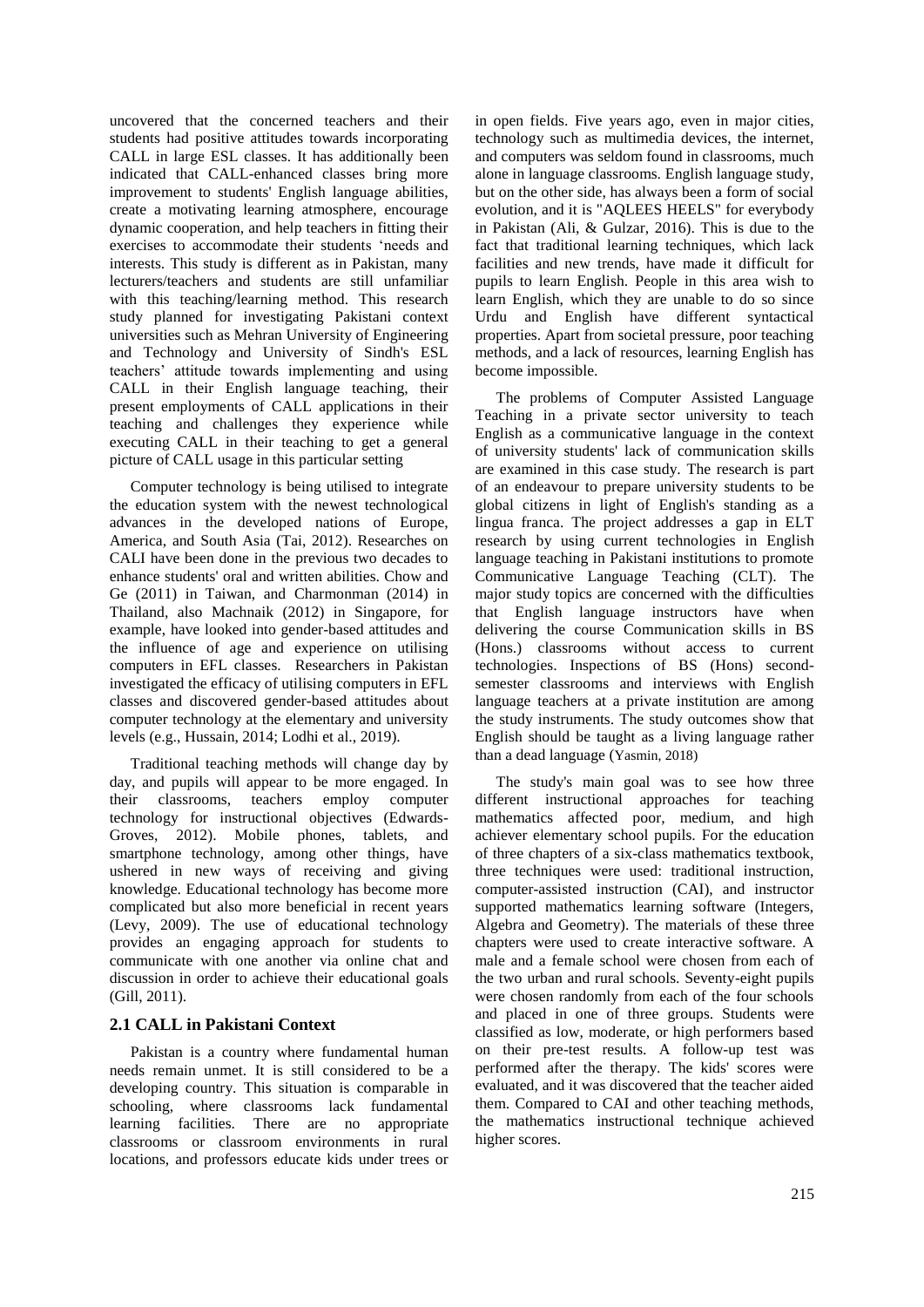The study examines the limitations and challenges that Pakistani ELT teachers experience while implementing CALL in their classrooms. In the previous two decades, technological progress has resulted in apparent changes in every aspect of life. According to a scholar, people are increasingly attempting to include technology-based, creative, and supporting language learning methods in the educational sector and the language learning situation. The spirit of CALL integration is always the instructor who employs different technological approaches to promote unique ideas and interests in students. The infusion of technology-based learning is quite a new phenomenon for teachers as well as for students that is becoming popular in Pakistan. The most significant distinction is that the CALL school environment is student-centred rather than teachercentred. This article will aid in identifying the challenges and obstacles that Pakistani ELT teachers are encountering when implementing CALL in their language classes (Ali, 2016).

Traditional teaching methods will change day by day, and pupils will appear to be more engaged. In their classrooms, teachers employ computer technology for instructional objectives (Edwards-Groves, 2012). Mobile phones, tablets, and smartphone technology, among other things, have ushered in new ways of receiving and giving knowledge. Educational technology has become more complicated but also more beneficial in recent years (Levy, 2009). The use of educational technology provides an engaging approach for students to communicate with one another via online chat and discussion in order to achieve their educational goals

As a result, computer expertise is being expanded in many areas of life in response to the growing demands of both instructors and pupils. Teachers and students must decide which technology is most effective and beneficial. Because mobile devices may be used outside of the classroom, computer technology has also transformed learning environments (Abdollapour & Maleki, 2012). It may be beneficial to instructors and students at Pakistani universities in developing four language skills: speaking, writing, reading, and listening. Because there is a lot of internet material for religious education, knowledge may be conveyed by using computers and other educational instruments to teach English as a foreign language from online data sources. For both professors and students at Pakistani institutions, learning using computers and educational technology offers several advantages.

Although Pakistan is not as developed as other European nations, its educational system is not sophisticated enough to fulfil the needs of international education standards. In this environment, incorporating sophisticated technology such as computers into the teaching of English is a difficult

task, particularly in Pakistan's educational institutions. Furthermore, there are several difficulties with the way computer-assisted language learning is performed in Pakistan. For personal and environmental concerns, teachers avoid using technology in the classroom. On the other hand, teachers with positive views are working hard to implement and use technology in the classroom at the university level.

In Pakistan, Bhatti et al. (2014) conducted a study to investigate CALI patterns among English language instructors in the Lodhran District, located in the southern Punjab province. His results indicated a shortage of instructional technology as well as load shedding difficulties in Pakistan's Higher Secondary Schools. One of the more serious concerns identified was the lack of CALI equipment. Another study by Haider (2013) and Hassan and Dzakiria (2020) looked into teachers' perspectives and attitudes regarding CALI in Pakistani Higher Secondary Schools. Teachers were also motivated to employ instructional technology, and CALI should be implemented in religious schools, according to the findings of this study. The majority of the teachers believed that using CALI would improve their productivity and help inspire their students. Hassan and Sajid (2013) and Hassan and Dzakiria (2019) also looked at the efficacy of using CALI in the classroom and the issues that English language instructors encounter in Pakistan's Punjab province. The majority of instructors were interested in incorporating CALI into their teaching and learning, according to the findings of this study. The author needs to focus on Computerassisted language learning in Pakistan during the pandemic.

# **2.2 Research Gap**

Researchers have discovered CALL in many situations through diverse investigations. Many of them are concentrating on various aspects of their own settings. For example, Hussain (2014) and Lodhi et al. (2019) focus on gender-based computer technology views at the primary and university levels. Gender-based variations in attitudes, as well as the influence of age and experience on utilising computers in EFL classrooms, have been studied by Chow and Ge (2011) in Taiwan and Machnaik (2012) in Singapore. However, none of the studies focused on CALL implementation and used teachers' attitudes and challenges in large classes during COVID-19 outbreaks in Sindh province universities in the Pakistani context.

# **3. Method**

This study used descriptive statistics are a series of short descriptive coefficients that describe a data set, which might represent the entire population or a sample of the population. Measures of central tendency and measures of variability are two types of descriptive statistics (spread). The mean, median, and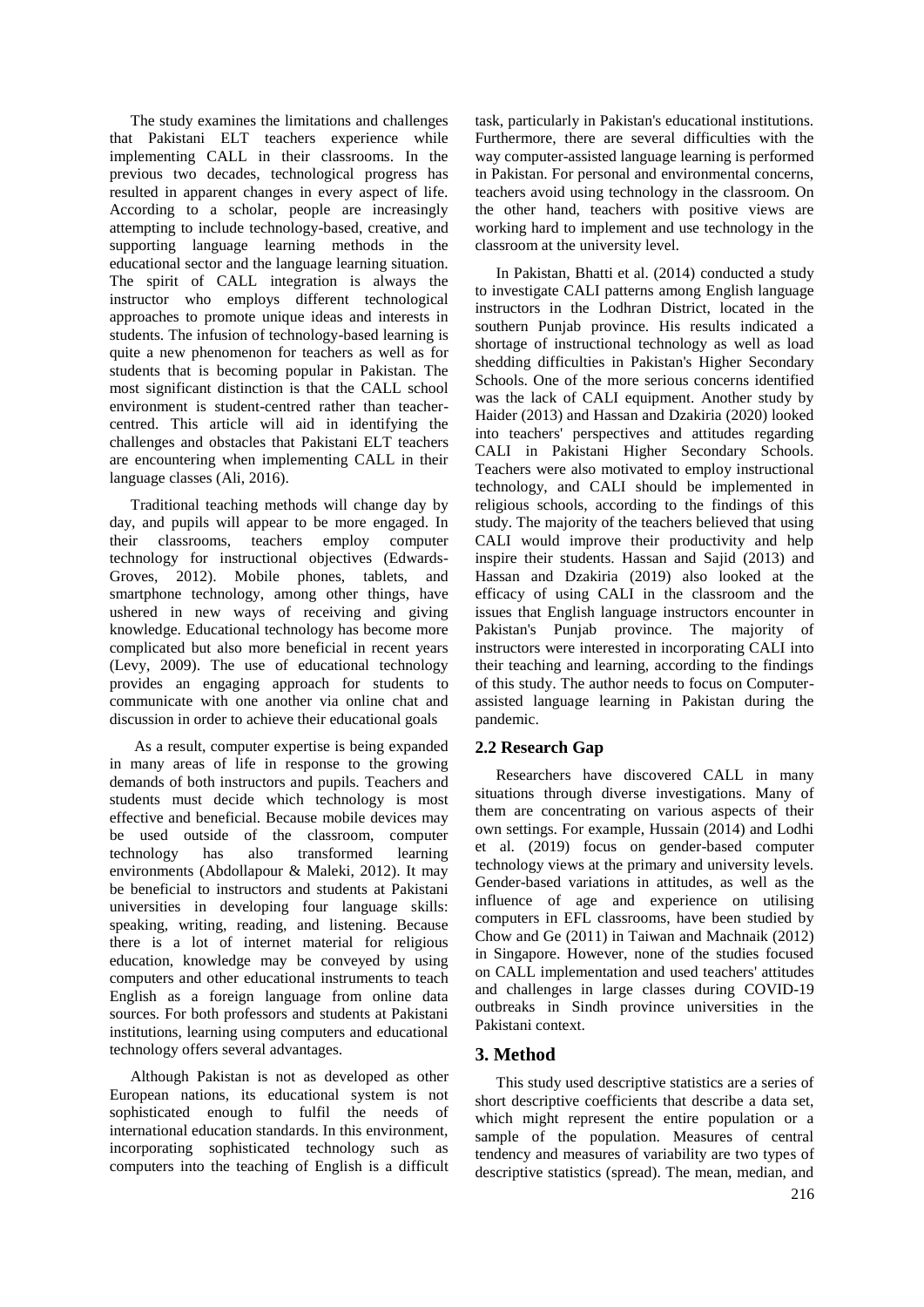mode are examples of central tendency measurements, whereas standard deviation, variance, and minimum and maximum variables are examples of variability measures. In this study, the descriptive method is used at data from students at university in Pakistan during the Corona Virus pandemic lockdown (Covid-19). During lockdowns due to the Corona Virus pandemic, all university instructors were "forced" to utilise an online learning system. For two weeks before the Covid-19 epidemic, the second semester of the Academic Year 2019-2020 was held in face-to-face classes. Due to the lockdowns at colleges and schools around the country, all professors tried to establish elearning, despite the frustrations (for the lecturers). Descriptive statistics summarise the information at hand using figures such as mean, median, and so on to make the information easier to comprehend. It does not need any extrapolation or inference beyond what is already known. This includes descriptive statistics are simply a description of the available data (sample) and are not dependent on any set theory.

To examine data from instructors at a university in Sindh, Pakistan, that had been placed under lockdown due to the Corona Virus. All university instructors were "required" to implement an e-learning system

during the pandemic. For two weeks before the Covid-19 pandemic, the first semester of the Academic Year 2019-2020 was held in face-to-face classes.

#### **3.1 Sample of the Study**

The participants of this study are 40 (n=40) ESL teachers belonging to two different universities of Jamshoro; Mehran University of Engineering and Technology and the University of Sindh. In the Pakistani context, CALL studies were mostly conducted from Punjab province, so the researcher for this study was from Sindh province. All the 40 ESL teachers were selected through random sampling to participate in this study based on their availability and willingness to participate in an online survey questionnaire. In these two universities, approximately 50 teachers are available in Humanities faculty, so the researcher selected these two faculties based on the topmost faculties where every student wants to get admission and learn. The researcher chose Jamshoro as a site for their research because less research has been conducted from this reign on the Basis of CALL in large classes.

| Male | Female | <b>Total</b> |
|------|--------|--------------|
|      |        |              |
|      |        |              |
| n    |        | 13           |
| 8    |        |              |
|      |        |              |

**Table 3.1** Qualification of Gender Cross tabulation Count

This table questionnaire was sent to university instructors over the internet, and those who responded are listed below and distributed according to their gender.

#### **3.2 Data Collection**

To collect data for this study, a five-item Likert scale was used by the researchers. The teacher-survey questionnaire has been taken from the study done by Ahmed, Qasem & Pawar (2020). A questionnaire survey was used to conduct the research. Furthermore, for those who did not want to fill out the questionnaire, a personal explanation was used. It was simple to pick the approach that was most suited to my study job by comparing my research objectives with the strengths and weaknesses of each method.

#### *3.2.1 Research instrument*

However, the questionnaire has been adapted (some changes were done to make it relevant for the current study). The first section of the questionnaire aimed at digging personal information of the participants, i.e., gender, affiliation, etc. the second section aimed at investigating the attitudes of ESL

teachers towards CALL usage in their large classes. It consisted of eight items because these eight items are subdivided into other four to five elements, and these eight items give us answers to the research objective. These eight items are in the form of a 5-item Likert scale (where strongly agree  $= 5$  and means a highly positive attitude and strongly disagree  $= 1$  and means extremely negative attitude). The third section aimed at digging out information about the possible challenges that the teachers face and the factors/reasons behind them, and it consisted of seven items. The fourth and final section of the questionnaire aimed at exploring the extent to which the concerned ESL teachers use CALL in their large classrooms, and it consisted of 6 items.

#### *3.2.2 Administration of Questionnaire*

The questionnaire was webbed online through Google Drive to the EFL teachers of the concerned universities. It was shared with so many teachers as possible through what are groups of the universities, personal WhatsApp and e-mail contacts. Eighty-one teachers managed to respond to it. A pilot study was done pilot to the process of data collection. The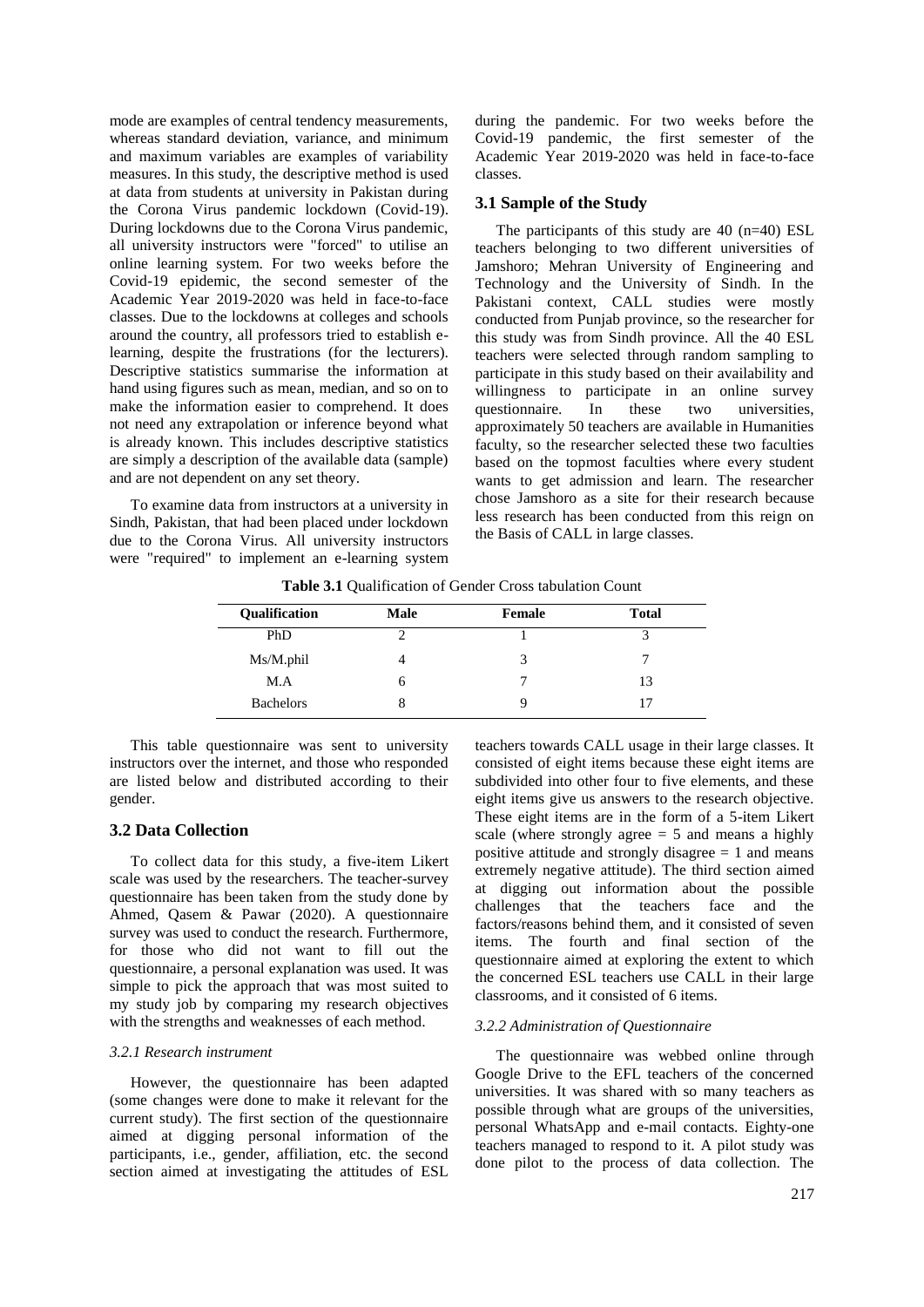questionnaire was sent to 3 Professors at the University of Sindh, Mehran University, and Sindh Agriculture University Tandojam respectively. They were requested to give their opinions about whether the questionnaire is valid and can achieve the study's objectives. Based on their comments and recommendations, changes were brought in it.

#### *3.2.3 Reliability and validity*

After validating the questionnaire by three professors, the reliability of the questionnaire was also checked through a pilot study. A pilot study was done by sending the questionnaire to 15 ESL teachers of the University of Sindh and Mehran University, and they were asked to fill it and respond to it. The questionnaire showed high reliability according to Cronbach's Alpha reliability statistics, as shown in table 3.2.

| <b>Case Processing Summary</b> |                                     |    |               |  |  |
|--------------------------------|-------------------------------------|----|---------------|--|--|
|                                |                                     | N  | $\frac{0}{0}$ |  |  |
| <b>Cases</b>                   | Valid                               | 15 | 100.0         |  |  |
|                                | $\boldsymbol{\mathrm{Excluded}}(a)$ | 0  | .0            |  |  |
|                                | Total                               | 15 | 100.0         |  |  |

In table 3.2, the pilot study number of participants was shown.

| <b>Table 3.3 Reliability Scale</b> |            |  |  |  |  |  |
|------------------------------------|------------|--|--|--|--|--|
| <b>Reliability Statistics</b>      |            |  |  |  |  |  |
| <b>Cronbach's Alpha</b>            | N of Items |  |  |  |  |  |
| 21<br>.646                         |            |  |  |  |  |  |

In table 3.3, the Corn Brach alpha value was calculated using SPSS software to analyse the entire questionnaire and all participants' responses in order to determine the reliability and validity of the study instrument.

#### **4. Findings**

The total number of pupils that answered the questionnaire survey was  $40.96$  per cent (n=38) of these instructors who had used computer-aided language learning (CALL) in the classroom during the Corona Virus (Covid-19) Lockdown period, whereas 4% of teachers had never used CALL in the classroom. According to the quantitative data, the following were the reasons behind 4 per cent of

students (n=53) not using the university's e-learning system. For starters, some students could not afford the e-learning system. They lacked the necessary resources to study using an e-learning system for technological devices such as cell phones, laptops, iPads, or desktop PCs.

After processing the data by SPSS, findings showed that responses of 40 teachers were valid; 12 male and 28 female teachers belonged to two universities, the University of Sindh and Mehran University of Engineering and Technology. They also held different Academic Degrees, i.e., Bachelors, M.A, MS /M. Phil, and PhD in English literature and linguistics.

| Table 4.1 General details about participants |  |  |  |  |  |
|----------------------------------------------|--|--|--|--|--|
|----------------------------------------------|--|--|--|--|--|

| <b>Descriptive Statistics</b> |    |         |         |        |                |
|-------------------------------|----|---------|---------|--------|----------------|
|                               | N  | Minimum | Maximum | Mean   | Std. Deviation |
| Gender                        | 40 | 1.00    | 2.00    | 1.7000 | .46410         |
| <b>Teaching</b>               | 38 | 1.00    | 2.00    | 1.3684 | .48885         |
| <b>Oualification</b>          | 39 | 1.00    | 4.00    | 2.7436 | .96567         |
| <b>Experience</b>             | 40 | 3.00    | 5.00    | 4.4000 | .81019         |
| Valid N (listwise)            | 37 |         |         |        |                |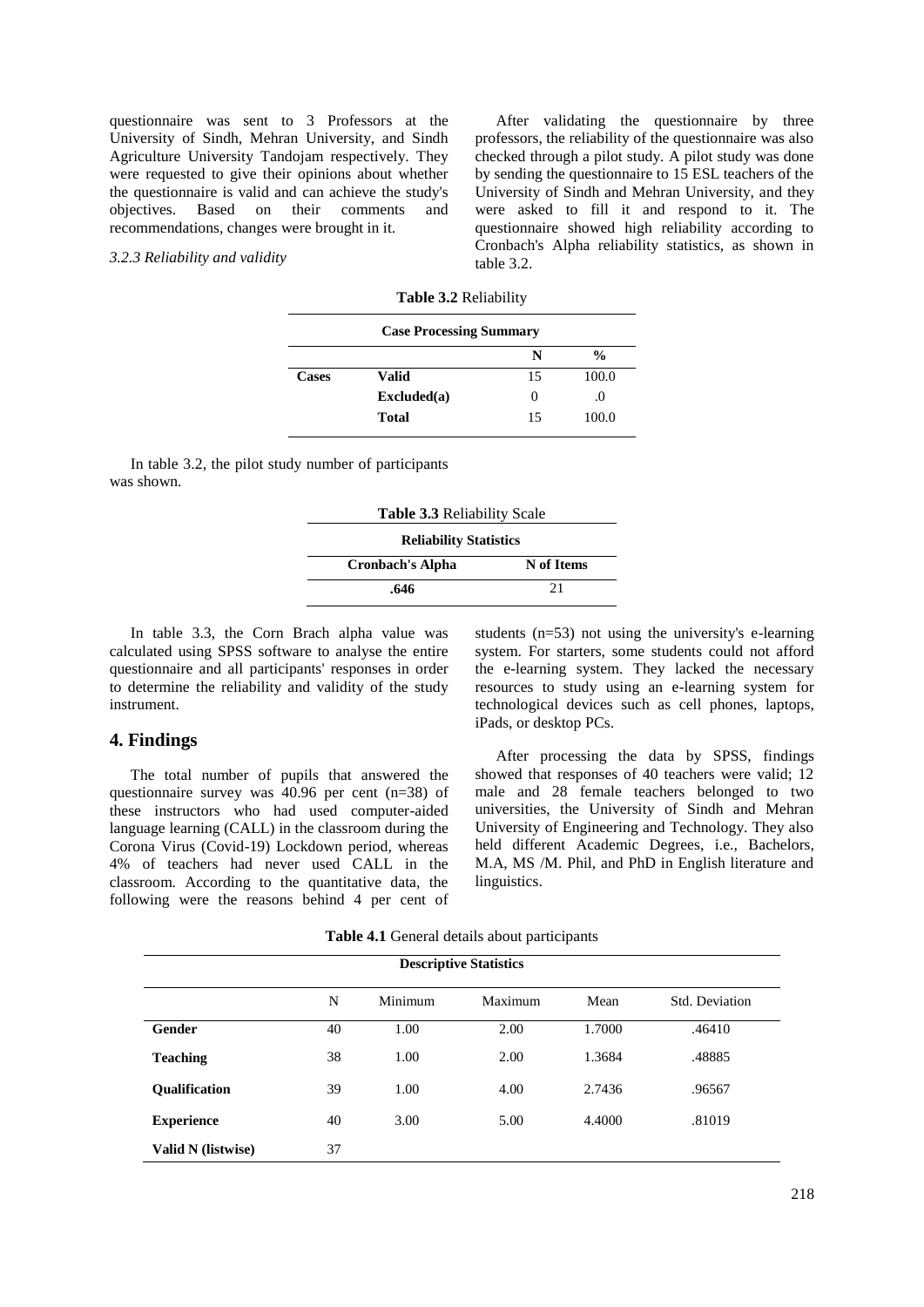As far as instructor's demeanour towards utilising CALL in enormous classes ESL educators are concerned, findings revealed that instructors were having uplifting mentalities as the greater part of the things are scored more than 4.00 focuses and by and large aggregated mean equivalent is 3.8462. Responses also revealed that teachers believe that CALL has been becoming one of the handy tools to facilitate the process of language learning in large classrooms. They believe that usage of CALL in ESL classrooms could motivate learners to participate in classroom activities, save time and energy of teachers, helps in making use of authentic English language input in the classroom, and helps in making students autonomous learners and in the acquisition of important skills of English language.

| <b>Descriptive Statistics</b> |    |                |                |        |                       |
|-------------------------------|----|----------------|----------------|--------|-----------------------|
|                               | N  | <b>Minimum</b> | <b>Maximum</b> | Mean   | <b>Std. Deviation</b> |
| <b>Facility</b>               | 40 | 1.00           | 5.00           | 3.8000 | .88289                |
| <b>Motivate</b>               | 40 | 1.00           | 5.00           | 3.6750 | 1.04728               |
| <b>Save</b>                   | 40 | 1.00           | 5.00           | 3.9000 | .92819                |
| Favour                        | 40 | 2.00           | 5.00           | 3.9000 | .70892                |
| <b>Scared</b>                 | 40 | 1.00           | 4.00           | 2.4000 | .81019                |
| <b>Familiar</b>               | 40 | 1.00           | 5.00           | 3.5250 | .98677                |
| <b>Replace</b>                | 40 | 1.00           | 5.00           | 3.4000 | 1.03280               |
| <b>Using</b>                  | 40 | 2.00           | 5.00           | 3.7500 | .80861                |
| Valid N (listwise)            | 40 |                |                |        |                       |

**Table 4.2** Teacher's attitude towards using CALL in classroom

As to confront difficulties utilising CALL in large classes, teachers' reaction shows that they utilise CALL up to the degree of 3.8 out of 5. The data also revealed that no such gap existed between teachers' motivation and likeness about the usage of CALL in large classes and their actual use of it. The results also indicated that ESL teachers' perception of CALL and their usage of CALL is not affected by their genders; both of the genders seem to have almost equal attitudes towards it. Finally, there is less hole in the middle of educators' disposition anchor challenges looked at by instructors while utilising CALL in enormous classes. Most of the teachers also denied the idea that the thought of integrating CALL in large classes scares them.

**Table 4.3** Challenges used by teachers while using CALL in large classrooms

| <b>Descriptive Statistics</b> |    |                |                |        |                       |
|-------------------------------|----|----------------|----------------|--------|-----------------------|
|                               | N  | <b>Minimum</b> | <b>Maximum</b> | Mean   | <b>Std. Deviation</b> |
| Knowledge                     | 40 | 2.00           | 5.00           | 3.8750 | .82236                |
| <b>Training</b>               | 40 | 1.00           | 5.00           | 4.3000 | .88289                |
| <b>Willingness</b>            | 39 | 1.00           | 5.00           | 3.7179 | .94448                |
| <b>Fund</b>                   | 38 | 2.00           | 5.00           | 4.1053 | .79829                |
| <b>Time</b>                   | 39 | 2.00           | 5.00           | 3.0769 | .95655                |
| Implementation                | 40 | 2.00           | 5.00           | 3.4250 | .98417                |
| <b>Motivation</b>             | 40 | 2.00           | 5.00           | 3.4750 | .98677                |
| Valid N (listwise)            | 38 |                |                |        |                       |

In this section too, most of the participants gave helpful feedback. As the researchers came to know that lack of teacher training was the biggest challenge that acts as a hindrance in the path of implementing CALL in large ESL classes. Similarly, they showed that CALL does not seem to be or act as timeconsuming.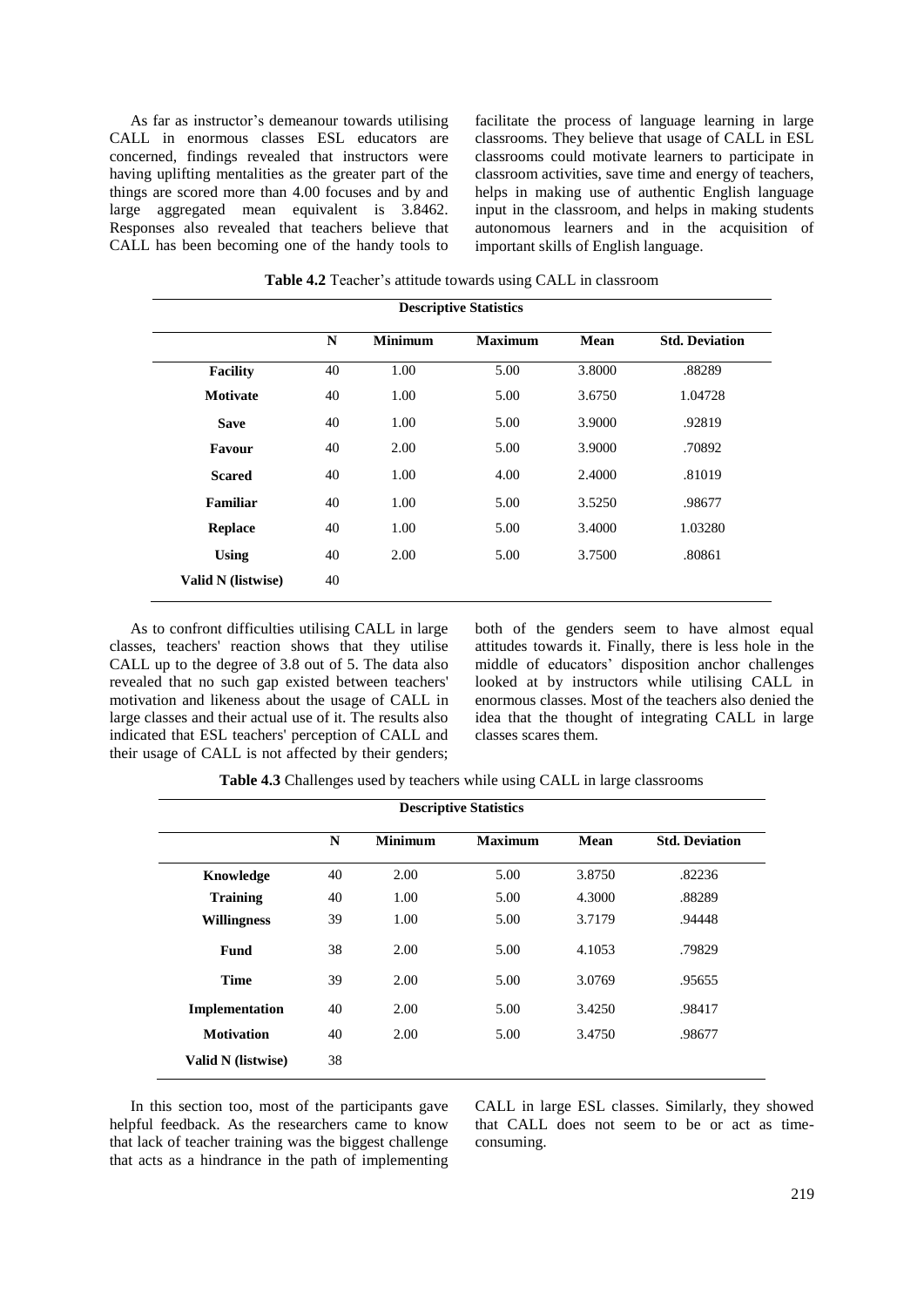| <b>Descriptive Statistics</b> |    |                |                |        |                       |
|-------------------------------|----|----------------|----------------|--------|-----------------------|
|                               | N  | <b>Minimum</b> | <b>Maximum</b> | Mean   | <b>Std. Deviation</b> |
| <b>Use</b>                    | 40 | 1.00           | 5.00           | 3.1750 | 1.15220               |
| <b>Integrated</b>             | 40 | 1.00           | 5.00           | 3.6500 | 1.18862               |
| <b>Design</b>                 | 39 | 1.00           | 5.00           | 3.4359 | 1.16517               |
| Web                           | 40 | 1.00           | 5.00           | 3.6000 | 1.05733               |
| Enjoy                         | 40 | 1.00           | 5.00           | 3.5000 | .96077                |
| <b>Help</b>                   | 40 | 1.00           | 5.00           | 3.5250 | 1.03744               |
| Valid N (listwise)            | 39 |                |                |        |                       |

**Table 4.4** Teacher's use of call in large classes

The collected data shows that the majority of teachers have integrated or at least want to integrate CALL in their large ESL classes. They believe that CALL can totally act as a help to teach the English language effectively and make classroom practices enjoyable and fun. However, data shows that designing CALL applications cannot be an easy task.

**Table 4.5** Implementation of CALL

| N                      | <b>Minimum</b> | <b>Maximum</b> | Mean   |
|------------------------|----------------|----------------|--------|
| <b>Internet</b>        | 10             |                | 3.6000 |
| knowledge              |                |                |        |
|                        |                | 40             |        |
| <b>Online teaching</b> | 10             |                | 3.5000 |
|                        |                | 40             |        |
| <b>ICT</b> system      | 10             |                |        |
|                        |                | 40             | 3.4359 |
| Valid N                |                |                |        |

The collected data show that Participants stated that few members of the upper class found it easy to use the internet and teach students online using ICT systems such as ILM software, Teams software, and Zoom software; however, because Pakistan is a backward country, network availability is limited in deserted areas and small villages, making the implementation of computer-assisted language learning in large classrooms difficult.

#### **5. Discussion**

The study findings have revealed that the ESL teachers of Mehran University of Engineering and Technology, Jamshoro, and the University of Sindh, Jamshoro, had positive attitudes towards the integration of Computer Assisted Language Learning (CALL) in their large classes. They believe that using CALL in large classes is highly effective for language learning and is very beneficial, it acts as a facilitative tool for ESL learning and teaching, helps in making students able to communicate in English, helps students in becoming more motivated autonomous beings, and saves teachers' time as well as energy.

### **5.1 Teacher's attitude towards integrating CALL**

In Pakistan Sindh Teachers having positive attitudes and motivating students to use CALL as a tool to facilitate the process of education in large classes is not enough, and it cannot guarantee that CALL can be implemented effectively just by having such beliefs. Many other factors are important to consider while integrating CALL in large classes. Among these factors are the challenges and the reasons behind the challenges, which the responses have highlighted and responded to in the section of the questionnaire where they were asked about the factors that act as hindrances in the path of usage of CALL. Among these factors is the lack of CALL training available for teachers as well as students, lack of knowledge, willingness, time-consuming nature of CALL, complicated nature of CALL, and lack of Funds. The study also tried to investigate whether there was any difference in males and females in their attitudes and usage of CALL in their large ESL classrooms and revealed that no such difference exists. It suggests that CALL is not influenced by any particular gender, rather, it is affected by lack of knowledge, training, and funds, and these things are pivotal to making CALL an important part of large ESL classrooms.

While on the other hand, Teachers' attitudes are seen to be a crucial determinant of how new technologies are used in educational contexts. As a result, their views regarding computers can have a significant impact on whether or not technology is accepted and used in education in general and language instruction in particular. Many instances of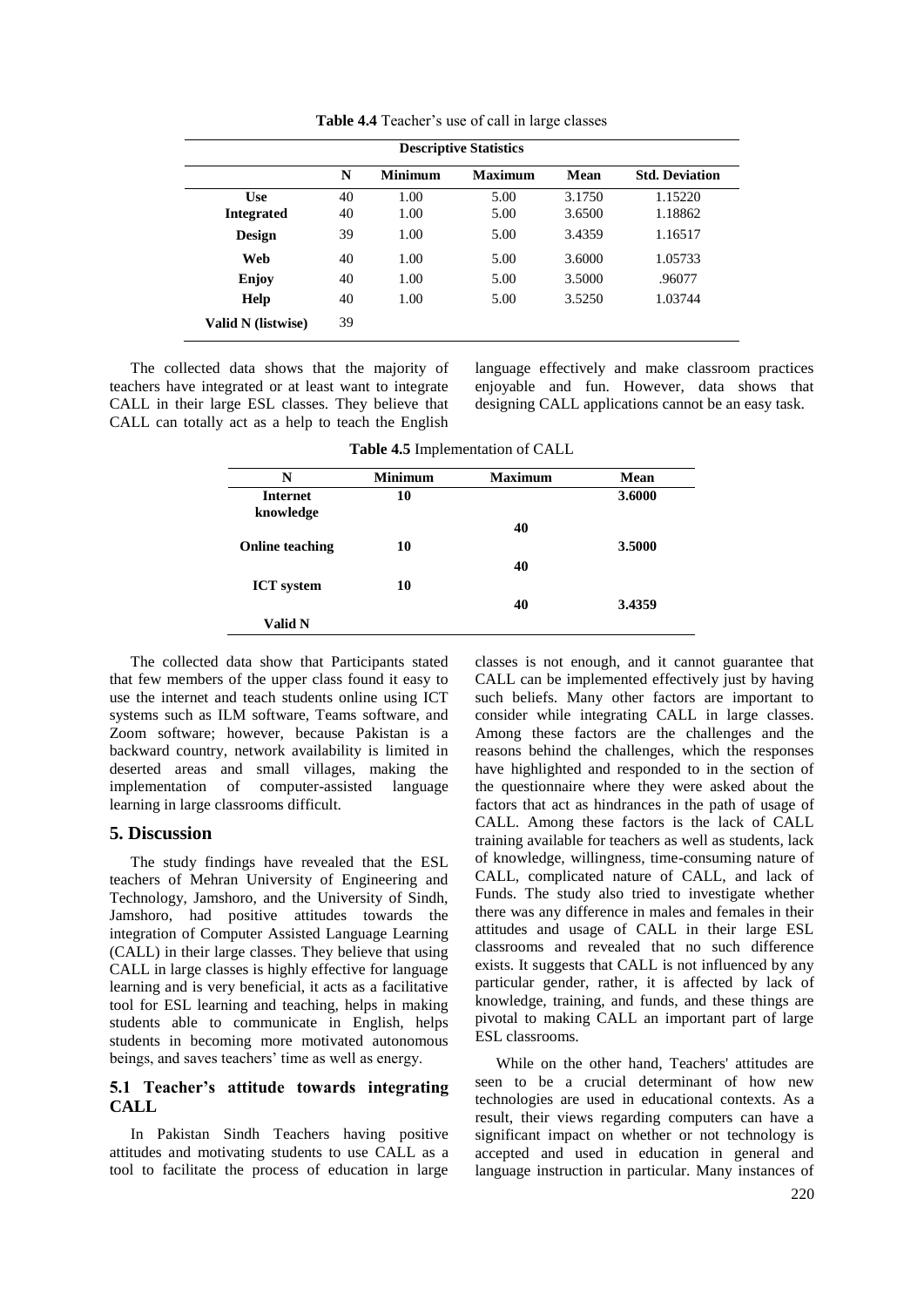student voice reports may be found in the literature; however, there is not much research on instructors' perspectives regarding CALL. The purpose of this study was to see whether there were any variations in views between English and Russian language instructors when it came to adopting CALL into their classrooms. A total of 53 English instructors and 52 Russian language teachers took part in the research. They were invited to complete a survey about E&L instructors' attitudes regarding CALL. Using SPSS 22, the acquired data were analysed using an independent sample T-test (Ahmadishokouh & Samadi, 2021)

So, it could be generalised from the collected data that in order to integrate and implement CALL in the large ESL classrooms of the universities which are a part of this research, there is a crucial need to deal with the challenges that tertiary EFL teachers encounter and to eradicate the factors that act as a base towards these challenges (i.e., less training, fewer funds, complexity in the implementation, etc.). Providing internet connection to English departments and libraries, providing language labs and CALL tools, training EFL teachers and students on computer skills and on how to use computer technology for language teaching and learning purposes can be key factors towards implementing CALL in English language teaching to enhance English language learning and develop students' communication competence in English.

# **5.2 University Teachers using CALL**

These problems that act as a hindrance in the path of making CALL a useful part of large ESL classrooms of universities can be removed if proper training. Guidance and resources are made available for both teachers as well as students. Teachers were divided into two groups: those who were older in age and experience and those who were younger, less experienced, and more enthusiastic about teaching. Young teachers were using technology in their classrooms as much as possible, and it was simple for them to understand and learn CALL and then apply it in the classroom. In contrast, older teachers face many difficulties in learning CALL because they are less experienced with technology and slow learners who take a long time to learn.

Mahdi (2013) discussed technological, educational, interpersonal, organisational, and sociocultural challenges related to computer-assisted learning. The majority of English language instructors in Pakistan do not have the financial means to purchase their own laptops (Aziz, Hassan & Dzakiria, 2018). They also do not have enough money or time to invest in obtaining training on their own. Because they do not have their own computers to practice on at home, male and female instructors experience obstacles and concerns while utilising CALI during teaching. Female instructors confront an issue of distance from their homes to computer learning

institutions since training institutes are not close to their homes, making it difficult for them to travel thereafter teaching hours. They also discovered time management issues, as practically all-female instructors had to work while still managing their homes.

Unlike male teachers, they have little spare time to master computer skills outside of the classroom. So, they want to use computer technology, but they have many obstacles to overcome in order to reap the benefits of this technology. Hassan and Sajjd (2013) look into the problems and roadblocks to using modern technology such as computers in the teaching of English in Pakistan's upper secondary institutions. Financial, technological, and institutional issues were discovered. Teachers are fatigued after teaching hours; thus, the time aspect is also crucial. CALI facilities are restricted at most universities. As a result, instructors are powerless when it comes to receiving the most up-to-date information regarding their classes.

However, due to the COVID-19 epidemic, physical classes were transformed into hybrid classes, in which those teachers who are familiar with the internet and how to use it in the classroom found it easy to teach students using technology. Senior teachers, on the other hand, found it difficult to use technology and began taking trainings and receiving assistance from their faculty members and friends in using CALL in their classrooms. CALL can make classroom processes and activities more straightforward, more enjoyable and less hectic and most imported. It can make students highly motivated to participate in classroom processes, and in this way, they can learn to use the English language more effectively and practically. Therefore, it is essential to make CALL an integrated part of large ESL classrooms as our education system is in dire need of it.

#### **5.3 Challenges Act as Hindrances in the Path of Implementing CALL in The Large Class**

This research study has investigated the attitudes of the ESL teachers of Jamshoro towards the implementation of Computer Assisted Language Learning (CALL) in large ESL classrooms. Their actual practice and usage of CALL applications for classroom processes and the factors or challenges that act as hindrances in the path of making CALL a critical part of large classes, and finally suggesting some possible solutions that can help in coping up with the challenges that teachers and students face if they try to implement CALL in large classes. This study illuminates favourable views about CALLbased instructions, while (Yasmeen, 2018) investigated the difficulties faced by university students in learning English via CALL in a lingua franca setting. This study's presentation skills are highly significant since they make teaching easier,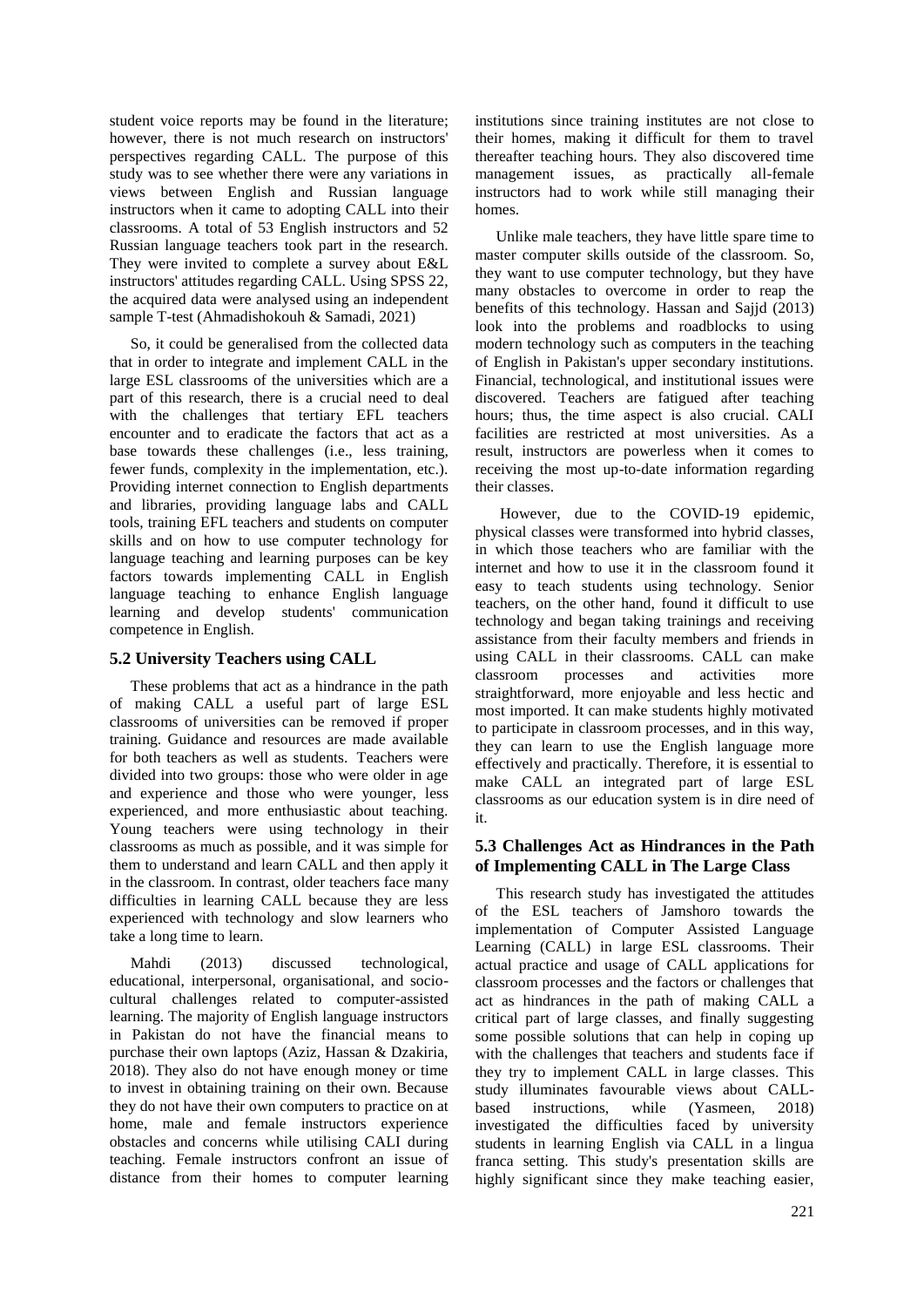and Rachid et al. (2018) investigate undergraduates' digital practices to increase students' commitment to learning. As stated in the study, CALL provides favourable settings for improved teaching, but (Rashid, 2017) investigates the role of instructors and their relationships in the usage of CALL in high school teaching. The current study shows that CALL can help people increase their concrete vocabulary by providing linguistic support. ESL students are influenced by socio-cultural aspects as well as the instructional benefits of CALL (Irshad & Ghani, 2015). The issue of comfortable teaching sentiments is examined in this study, and (Rashid, 2017) assesses English instructors' attitudes and perspectives on CALL.

Findings revealed that English teachers of both of the universities held positive and motivating attitudes and beliefs about the usage and effectiveness of CALL for classroom processes, and there was no such difference in the opinion and usage of CALL in male and female ESL teachers. Similarly, no significant difference of opinion and usage of CALL applications existed among participants because of their level of education. Instead of focusing on these issues, teachers were focusing their efforts on implementing CALL in large classes, although it poses numerous challenges for teachers, students, and administration because students at these universities come from faraway places where there was no electricity, no internet, and no mobile phone service, so teachers began recording those students. The pandemic situation continued, but owing to the COVID-19 vaccine, universities and educational institutions began to open and provide physical education classes with a complete complement of SOPS. However, due to a shortage of equipment, teachers were unable to use CALL in the classroom. They aim to use multimedia and other forms of technology to offer lectures. Moreover, ESL teachers of concerned universities also find a variety of challenges, and according to the participants, the major factors behind these challenges are lack of knowledge of CALL applications, lack of training available for ESL teachers in the country, difficulty in managing computers and internet in large classrooms due to lack of resources, lack of funds available to integrate CALL as a part of large ESL classes, and less willingness on students' part.

#### **6. Conclusion**

Considering that research on teachers' attitudes and challenges is still in its early stages, the findings of the studies discussed in this paper are encouraging. They show that most instructors believe CALL is beneficial and that some teachers are using it in their language courses despite certain obstacles and restrictions. However, adopting technology in language classes is a difficult undertaking in practice; it is not only about implementing technology. Teachers must be taught how to properly use technology using a learnercentred approach rather than a teacher-centred approach. The lack of multimedia technology in classrooms, teachers' training, teachers' hectic schedules, course content based on written communication, students' promotion criteria based on written communication, exam-oriented classroom practices, and neglect of oral communication in theory and practice are all identified as challenges to Computer Assisted Language Teaching in Pakistan.

Nevertheless, due to COVID-19 situation, teachers and administration are working together, and they implement CALL inside the classroom. They change the method of examination and take oral communication exams from students to check their level of understanding in the form of presentation, viva voice etc. To increase university students' communicative ability, it is clear that teaching English as a communicative language requires the use of technology. To summarise the responses, it can be concluded that professors are enthusiastic about the use of CALL at Pakistani institutions and find the concept appealing. The majority of instructors feel that computers and the internet may be valuable resources for teaching English.

# **References**

- AbuSeileek, A. F. (2011). Hypermedia annotation presentation: The effect of location and type on the EFL learners' achievement in reading comprehension and vocabulary acquisition. *Computers & Education*, 57(1), 1281-1291.
- AbuSeileek, A. F. (2012). The effect of computerassisted cooperative learning methods and group size on the EFL learners' achievement in communication skills. *Computers & Education*, 58(1), 231-239.
- Ahmadishokouh, A. A., & Samadi, F. (2021). The Differences between English and Russian Language Teachers' Attitudes towards CALL. *International Journal of Multicultural and Multireligious Understanding*, 8(10), 147-155.
- Ahmed, S. T. S., Qasem, B. T., & Pawar, S. V. (2020). Computer-Assisted Language Instruction in South Yemeni Context: A Study of Teachers' Attitudes, ICT Uses and Challenges. *International Journal of Language Education*, *4*(1), 59-73.
- Al-Asmari, A. M., & Khan, M. S. R. (2014). Elearning in Saudi Arabia: Past, present and future. *Near and Middle Eastern Journal of Research in Education*, *2014*(1), 2.
- Albirini, A. (2006). Teachers' attitudes toward information and communication technologies: The case of Syrian EFL teachers. *Computers & Education,* 47(4), 373-398.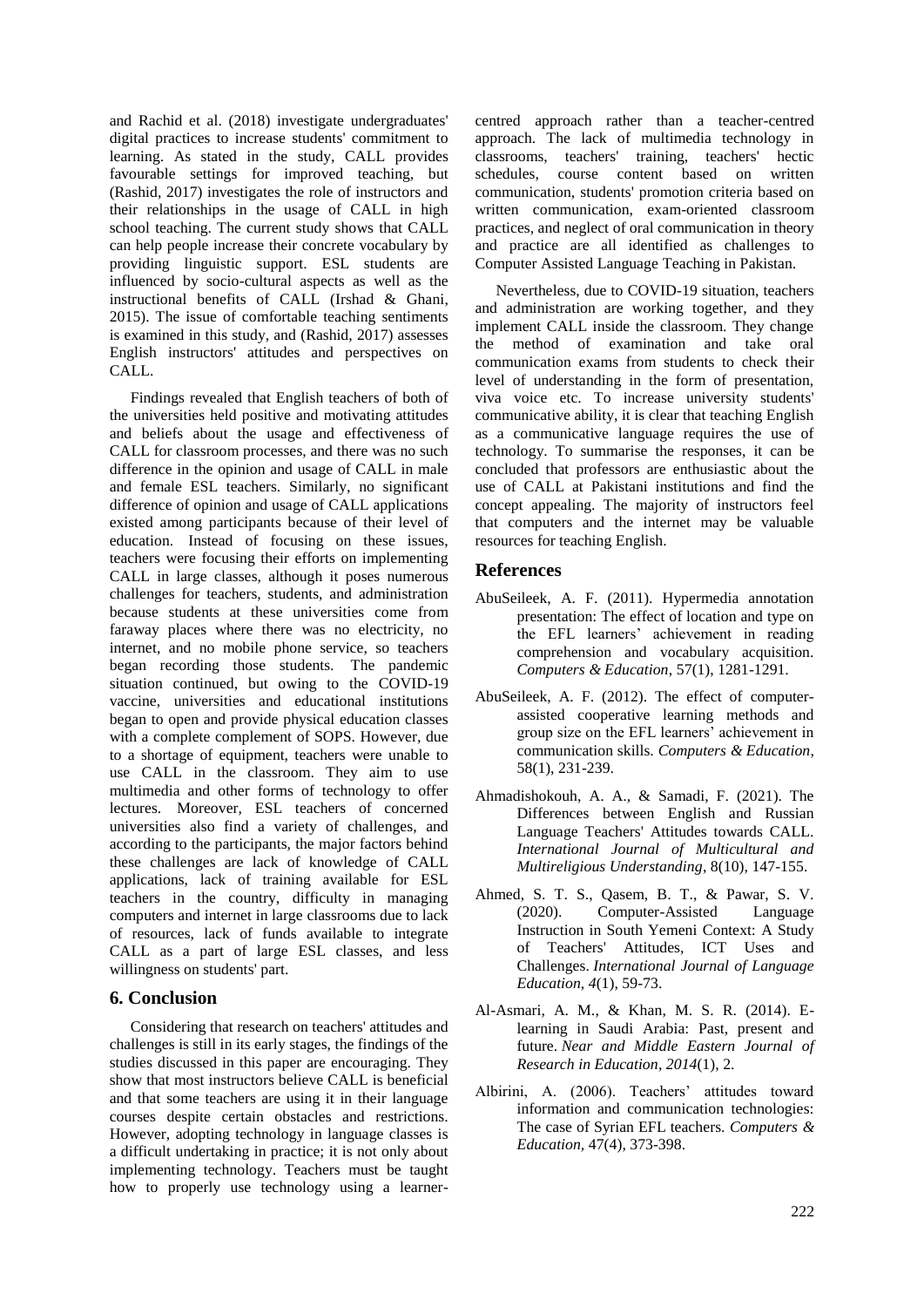- Ali, M., & Yacob, N. (2010, May). Computer vocabulary look-up behaviour of three adult university students with different English language abilities. *In Global Learn (pp. 3355- 3364). Association for the Advancement of Computing in Education* (AACE).
- Alkahtani, S. A. (2011). EFL female faculty members' beliefs about CALL use and integration in EFL instruction: The case of Saudi higher education. *Journal of King Saud University-Languages and Translation*, *23*(2), 87-98.
- Al-Mansour, N. S. (2012). The effect of computerassisted instruction on Saudi University students' learning of English. *Journal of King Saud University-Languages and Translation*, 24(1), 51-56.
- Alsied, S. M., & Pathan, M. M. (2013). The use of computer technology in EFL classroom: Advantages and implications. *International Journal of English Language & Translation Studies (IJ-ELTS)*, *1*(1), 61-71.
- Aziz, A.A., Hassan, M.U., and Dzakiria, H. (2018). Growing Trends of Using Mobile in English Language Learning. *Mediterranean Journal of Social Sciences*, 9(4), 235-239
- Beatty, K. (2013). Teaching & researching: *Computer-assisted language learning*. Routledge.
- CakirCakir, I. (2006). The use of video as an audiovisual material in foreign language teaching classroom. *Turkish Online Journal of Educational Technology-TOJET*, 5(4), 67-72.
- Chow, P., & Ge, V. (2011). *Multimedia English classroom.* Puli, Taiwan: National Chi Nan University Publications
- Dhawan, S. (2020). Online learning: A panacea in the time of COVID-19 crisis. *Journal of Educational Technology Systems*, *49*(1), 5-22.
- Djamarah, S.B. (2011). *Psikologi Belajar*. Jakarta: Rineka Cipta.
- Edwards-Groves, C. (2012). Interactive creative technologies: Changing learning practices and pedagogies in the writing classroom. *Australian Journal of Language and Literacy*, Vol. 35(1), 99-113.
- Ercetin, G. (2010). *Effects of topic interest and prior knowledge on text recall and annotation use in reading a hypermedia text in the L2*.ReCALL,22, pp 228-246.
- Farooq, M.U. & Soomro, A.F. (2018). Teachers and Computer technology: Trends in English Language Teaching in Saudi Arabia. *International Journal of English Linguistics,*  Vol. 8(5), 10-19.
- Gilakjani, A. P., & Leong, L. M. (2012). EFL Teachers" Attitudes toward Using Computer Technology in English Language Teaching. *Theory & Practice in Language Studies*, 2(3), 360-365
- Golonka, E. M., Bowles, A. R., Frank, V. M., Richardson, D. L., & Freynik, S. (2014). Technologies for foreign language learning: A review of technology types and their effectiveness. *Computer assisted language learning*, *27*(1), 70-105.
- Guan, N., Song, J., & Li, D. (2018). On the advantages of computer multimedia-aided English teaching. *Procedia computer science*, Vol.131, 727-732. <https://doi.org/10.1016/j.procs.2018.04.317>
- Haider, A. G. (2013). Perceptions of ESL Teachers towards Use of Computer-Assisted Language Instruction Technique Implications for ELT (English Language Teaching) at the Intermediate Level-A Case Study. *Researchgate*. net Publication, 13 (8), 204-237.
- Hassan, M.U. and Dzakiria, H. (2019). The University Students' Beliefs towards Corrective Feedback in Learning English as Foreign Language in Pakistan. *International Journal of Recent Technology and Engineering*, 8 (3), 4094-4100.
- Hassan, M.U. and Dzakiria, H. (2020). Students' beliefs towards written CF and their impact on writing accuracy in EFL class: A Pakistani EFL context. *International Journal of Advanced Science and Technology*, 29 (6-S), 648-658
- Hassan, T.U. & Sajid, A.R. (2013). Computer-Assisted Language Instructions in learning: problems faced by Pakistan. *Journal of Research and Reflections in Education*, 7 (1), 52-64.
- Hu, Z., & McGrath, I. (2011). Innovation in higher education in China: Are teachers ready to integrate ICT in English language teaching?. *Technology, pedagogy and education,* 20(1), 41-59.
- Irshad, S., & Ghani, M. (2015). Benefits of CALL in ESL pedagogy in Pakistan: A case study. *ELF Annual Research Journal,* 17, 01-22.
- Jamal, U. U. Jamal, (2020) What does the rise of online learning during COVID-19 mean for Southeast Asia? [https://www.aseantoday.com/2020/08/what](https://www.aseantoday.com/2020/08/what-does-the-rise-of-online-learning-during-covid-19-mean-for-southeast-asia/)[does-the-rise-of-online-learning-during-covid-](https://www.aseantoday.com/2020/08/what-does-the-rise-of-online-learning-during-covid-19-mean-for-southeast-asia/)[19-mean-for-southeast-asia/.](https://www.aseantoday.com/2020/08/what-does-the-rise-of-online-learning-during-covid-19-mean-for-southeast-asia/)
- Kaid Mohammed Ali, J., & Rashad Ali Bin-Hady, W. (2019). A study of EFL students' attitudes, motivation and anxiety towards WhatsApp as a language learning tool. Arab *World English*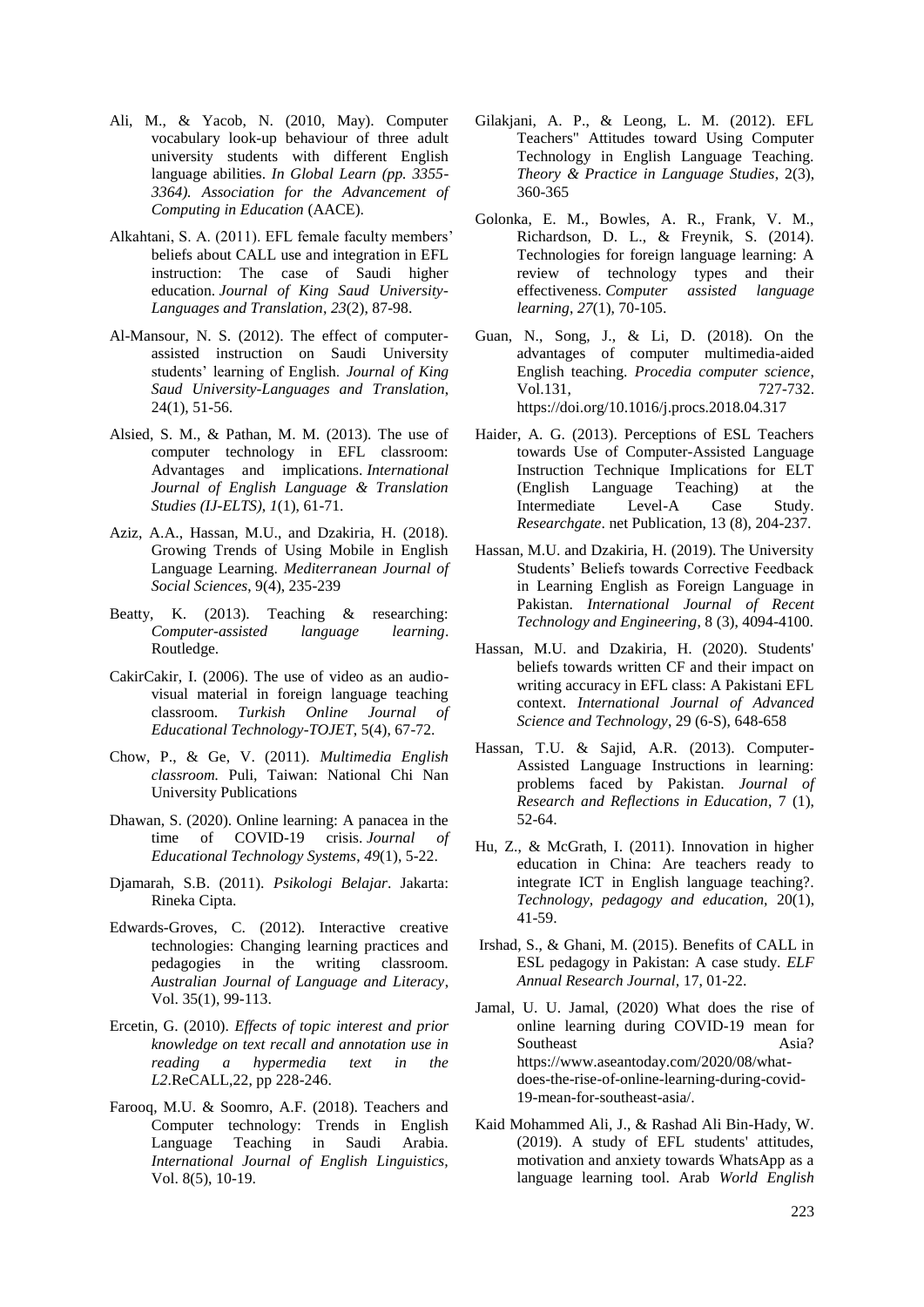*Journal (AWEJ) Special Issue on CALL*, 5. 289-298, https://dx.doi.org/10.2139/ssrn.3431782

- Khawaji, S. A. N. (2016). English Teacher's Perception and Practices towards Technology Implementation. *International Journal*, 4(2), 123-133. [https://web.archive.org/web/20180721142853i](https://web.archive.org/web/20180721142853id_/http:/ijll) [d\\_/http://ijll](https://web.archive.org/web/20180721142853id_/http:/ijll)
- Kilickaya, F., & Krajka, J. (2010). Comparative usefulness of online and traditional vocabulary learning. *Turkish Online Journal of Educational Technology*-TOJET, 9(2), 55-6
- Kuru Gönen, S. İ. (2019). A qualitative study on a situated experience of technology integration: Reflections from pre-service teachers and students. *Computer Assisted Language Learning*, 32(3), 163-189.
- Lai, C., Yeung, Y., & Hu, J. (2016). University student and teacher perceptions of teacher roles in promoting autonomous language learning with technology outside the classroom. *Computer Assisted Language Learning*, *29*(4), 703-723.
- Lodhi, M.A, Fatima, A., Ismail, F., Amin, N., Khalid, F., & Siddiqa, A (2019). Attitude of Male and Female Students Towards Computer Assisted Language Learning at Intermediate Level. *English Language Teaching, 12* (3),108-118. <https://eric.ed.gov/?id=EJ1205628>
- Machnaik, J. (2012). *Investigating the effect(s) of computer technology integration on teaching practices that may lead to the development of a community of learners* [Electronic version]. Saskatoon, SK, Canada: University of Saskatchewan. http:// www. usask. ca/ education/coursework/802papers/machnaik.
- Mahdi, H. S. (2013). Issues of computer-assisted learning Normalisation in EFL Contexts. *International Journal of Linguistics*, 5 (1), 191- 203
- Naeini, J., & Duvall, E. (2012). Dynamic assessment and the impact on English language learners' reading comprehension performance. *Language Testing in Asia*, *2*(2), 1-20.
- Nami, F., Marandi, S. S., & Sotoudehnama, E. (2016). CALL teacher professional growth through lesson study practice:an investigation into EFL teachers' perceptions. *Computer Assisted Language Learning,* 29(4), 658-682. https://doi.org/10.1080/09588221.2015.101643 9
- Pham, H. H., & Ho, T. T. H. (2020). Toward a 'new normal with e-learning in Vietnamese higher

education during the post COVID-19 pandemic. *Higher Education Research & Development*, 39(7), 1327-1331.

- Pham, V. P. H., & Vo, N. D. T. (2021, March). CALL in Asia during Covid-19 and Models of Elearning. In *Proceedings* of the 17th International Conference of the Asia Association of Computer-Assisted Language Learning (AsiaCALL 2021) (Vol. 533, pp. 1- 10).
- Hayashi, R., Garcia, M., & Maddawin, A. (2020). *Online Learning in Sri Lanka's Higher Education Institutions during the COVID-19 Pandemic*. Asian Development Bank.
- Rachid, S., Cunningham, U., Watson, K., & Howard, J. (2018). Revisiting the digital divide (s): Technology-enhanced English language practices at a university in Pakistan. UC Research Repository https://ir.canterbury.ac.nz/handle/10092/16079
- Rahman, D. "A reckoning for online learning in times of crisis," The Star. [https://www.thestar.com.my/opinion/columnist](https://www.thestar.com.my/opinion/columnists/whats-your-status/2020/03/24/a-reckoning-for-online-learning-in-times-of-crisis) [s/whats-your-status/2020/03/24/a-reckoning](https://www.thestar.com.my/opinion/columnists/whats-your-status/2020/03/24/a-reckoning-for-online-learning-in-times-of-crisis)[for-online-learning-in-times-of-crisis](https://www.thestar.com.my/opinion/columnists/whats-your-status/2020/03/24/a-reckoning-for-online-learning-in-times-of-crisis)
- Rashid, S. (2017). Computer Assisted Language Learning in Pakistan: Teachers' Perspectives. *Journal of Asia TEFL*, 14(4), 802-808
- Saglam, A. L. G., & Sert, S. (2012). Perceptions of inservice teachers regarding technology integrated English language teaching. *Turkish Online Journal of Qualitative Inquiry,* 3(3), 1- 14.
- Singh K, Srivastav S, Bhardwaj A, Dixit A, Misra S.(2020). Medical Education During the COVID-19 Pandemic: A Single Institution Experience. *Indian Pediatrics*.Vol. 57(7): 678– 679.
- Tai, Y. (2012). Contextualizing a MALL: Practice design and evaluation. *Journal of Educational Technology & Society*, *15*(2), 220-230.
- Yarrow, N. (2020). COVID-19 in East Asia: How the region's higher education systems are addressing the crisis to adapt to the future. *World Bank Blogs. https://blogs. worldbank. org/education/covid-19-eastasiahow-regions-higher-education-systemsare-addressing-crisis-adapt*.
- Davies, M. G., & Taronna, A. (Eds.). (2012). *New trends in early foreign language learning: The age factor, CLIL and languages in contact. Bridging research and good practices*. Cambridge Scholars Publishing.
- Tafazoli, D., & Golshan, N. (2014). Review of computer-assisted language learning: History,